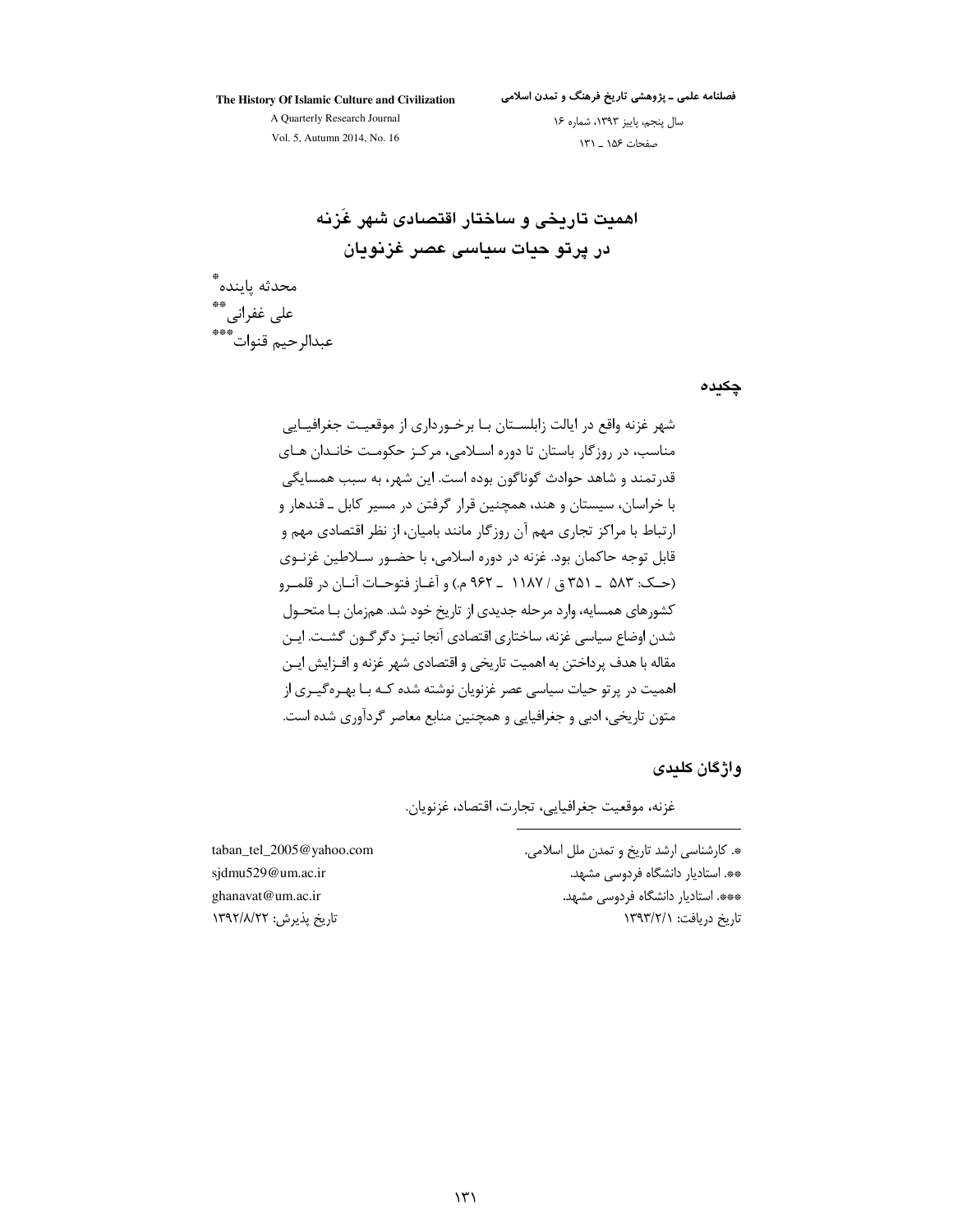۱۳۲ = 1 فصلنامه علمی ـ پژوهشی تاریخ فرهنگ و تمدن اسلامی، س ۵، پاییز ۹۳، شماره ۱۶

#### طرح مسئله

جایگاه جغرافیایی مناسب و همچنین وجود راههای ارتباطی مفید، ازجملـه عوامـل پیشـرفت شـهرها است. شهر غزنه کوچک، اما همواره مورد توجه حاکمان بود؛ زیرا در منطقـه جغرافیـایی خـوبی قـرار داشت. این شهر از سوی شمال و غرب با ایالت خراسان بزرگ، از شرق با هند ثروتمند و از جنــوب و غرب با ايالت مهم سيستان همسايه بود. غزنه با قرار گرفتن ميان دو مركز مهـم تجـاري آن روزگـار یعنی کابل \_ قندهار و واقع شدن در مسیر راه های تجاری و کاروان رو، از جنبـه اقتصـادی و تجـاری مهم، و مورد توجه بازرگانان و مردم دیگر نقاط بود. حضور آنان در این شـهر، سـبب شـناخت بیشـتر غزنه در سراسر دنیا میشد. این شهر در مسیر تجاری جاده ابریشــم جـای داشـت و ماننــد یــک پــل ارتباطی میان هند، چین و خراسان عمل می کرد و بهعنوان یک بندر تجاری، شکوفایی اقتصاد داخلی و رونق تجارت خارجی را دربر داشت.

حضور غزنویان در این شهر و تلاش های آنان در جهت شــکوفایی و پیشــرفت پایتخــتشــان در میان مراکز اسلامی آن روزگـار، سـاختار اقتصـادی جدیـدی را بـرای ایـن شـهر رقــم زد. در تـاریخ حکومت ها، سیاست و اقتصاد رابطه تنگاتنگی با یکدیگر داشته و همیشه بر یکدیگر تأثیرگذار بودهاند. بنابراین نمی توان نقش سیاسی حکومت غزنویان را در ساختار اقتصادی شـهر غزنـه، نادیـده گرفـت. تجارت جایگاه ویژهای در سیستم اقتصادی این شهر داشت اما این أمـر کـافی نبـود. دولـت غزنـوی برای تأمین مخارج سنگین حکومت، همچنین برای سامان دادن به اقتصاد پایتخـت خـود، بـه منبـع مالی بیشتری نیاز داشت. حاکمات ترک غزنه برای جبران ایـن کمبـود، متوجـه کشـورهای همسـایه شدند. کشورگشایی ها و فتوحات سلاطین غزنوی و ایجاد منابع مالی جدید در پایتخت و توابـع اَنجـا، ساختار اقتصادی غزنه را بهبود و رونق بخشید. این مقاله با روش توصیفی ـــ تحلیلــی و جمــع[وری اطلاعات كتابخانهاي بر أن است تا به چند سوال اساسي اين تحقيــق، پاسـخ گويـد: مـلاک انتخـاب حاکمان غزنوی، در گزینش غزنه بهعنوان پایتخت جهان اسلام چـه بـود؟ اوضـاع طبیعـی و شـرایط جغرافیایی و سیاسی غزنه، چه تأثیراتی در ساختار اقتصادی آنجا داشت؟ سهم غزنـه بـهعنـوان مرکـز حکومت از درآمدهای بیرون از آنجا چه بود؟

گذری بر پیشینه تاریخی غزنه الف) نامگذاری بیشتر محققان معتقدند، غزنه شکل تغییر یافته «گَزنه» و برگرفته از گَنز (گَنـزک، گَنجَـک، گنجـه)`

۱. حینی کازرونی، *پژوهش در اعلام تاریخی و جغرافیای تاریخی بیهقی*، ص ۵۲۰.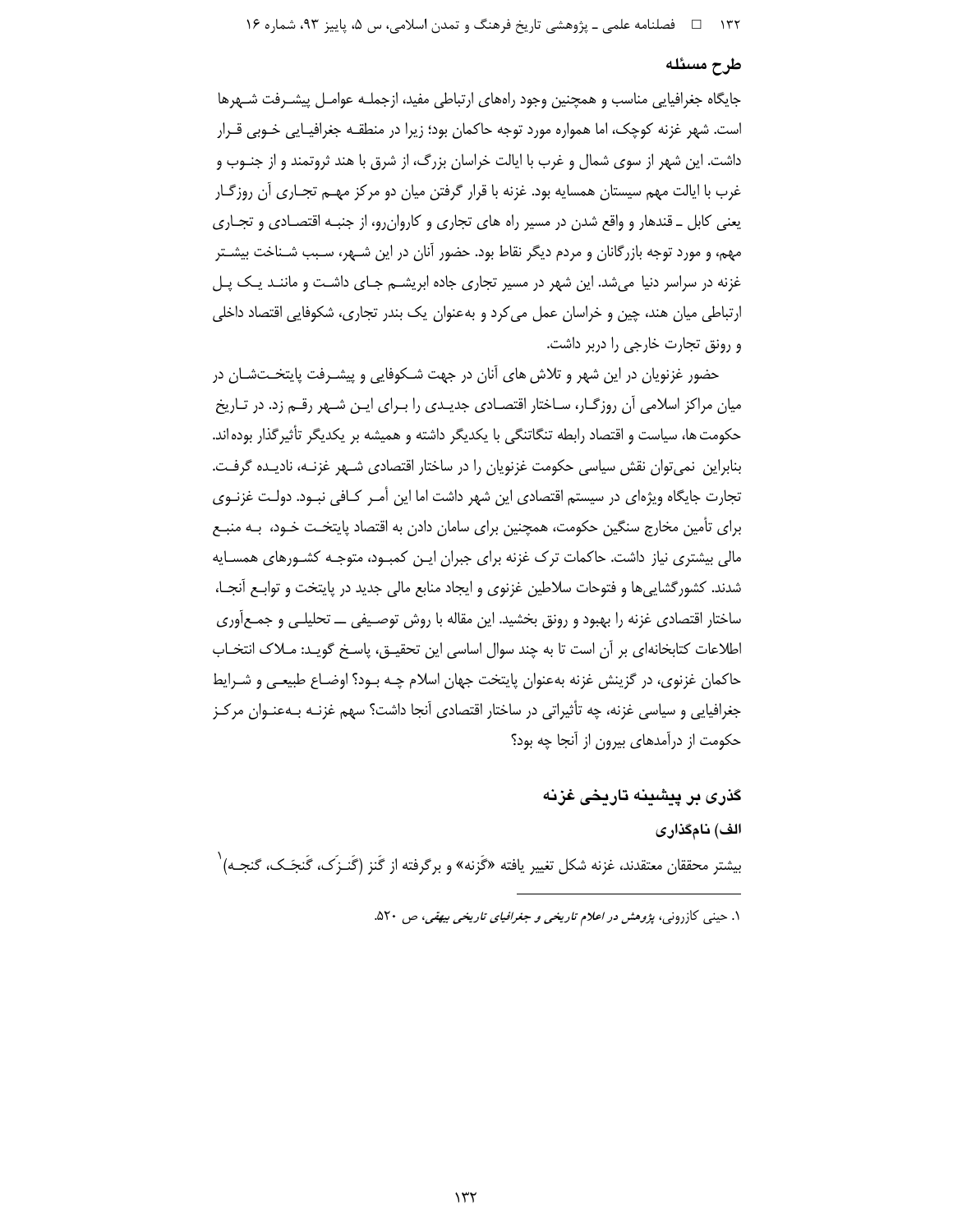اهمیت تاریخی و ساختار اقتصادی شهر غَزنه ... □ ١٣٣

است که اصل آن در زبان سُغدی «گَزن» و به معنای «گَنج و خَزانه» <sup>(</sup> می باشد. پروفسور بن ونیست <sup>۲</sup> در کاوش های باستان شناسی محوطه تاریخی غزنه، به پارچـهای دسـت یافـت کـه در آن، «غزنـه»، بهشکل «گَزِنَک» نوشته شده و آن را «کَنز و خزانه» معنـا کـرده اسـت؛ <sup>۳</sup> بنـابراین مـی *ت*ـوان گفـت «غزنه» شکل تغییر یافته «گَنجه» بوده که طی روزگاران دستخوش تغییرات آوایی و نوشـتاری شـده چنان که، «گَنجَک» کلمه پهلوی که به مفهـوم «گـنج» بـه کـار مـی(فـت، در قـدیم بـه شـهرها و آتشکدههایی گفته می شد که محل نگهداری گنجها و دفینهها بودند و چه بسا در غزنه کهن، معبـدها و آتشکدههایی وجود داشت که بتها و ثروتهای شاهی، در این مکانها نگهداری میشد. پس اسم «گنجک» اختصاص به یک شهر معین نداشت و برخی شهرها براساس موقعیت خـاص جغرافیـایی چنین نامیده می شدند. <sup>۲</sup> بطلمیوس جغرافی نگار یونـانی (قـرن دوم مـیلادی)، غزنـه را «گَزاکـه» پـا «گازاکه» (gazaka) نامیده و برخی نویسندگان یونانی، آن را به صورت «گُزوس» (guzos)، ثبت کردهاند. بن ونیست معتقد است «گزوس» بهعنوان یک شهر هندی کماهمیت، غیر قابل انطبــاق بــر غزنه بوده و انطباق آن بر اين شهر بـدون تعيـين موقعيـت توسـط يونانيـان، نادرسـت و فاقـد ارزش تاریخی است. وی حدس بطلمپوس را به واقعیت نزدیک تر و در مشابهت نـام غزنـه بـا گزاکـه، کـه بطلمیوس آن را در منطقه آتروپاتین (atropatene) قرار داده، مخالفت نکرده و حتـی نـام و محـل آنها را مطابق دانسته است.<sup>۵</sup> با مقاسیه این دو دیدگاه میتوان گفت «گزاکـه» همـان غزنـه اسـت و اعراب مسلمان پس از ورود به آنجا، حرف «گ» را به «غ» تغییر دادند <sup>۶</sup>و «گزنه» بـه غزنـه تبـدیل شد. نام این شهر، ابتدا در کتاب اوستا و پس از آن توسط بطلمیوس در قـرن دوم مـیلادی و سـپس، توسط هیوان تسنگ در قرن هفتم میلادی ذکر شده است.<sup>۷</sup> علاوه بر «غزنه» که بـه گفتـه یـاقوت، کاربرد آن بیشتر عامیانه و نزد توده مردم رایـج بـود،<sup>۸</sup> جغرافـیiویسـان، مورخـان، ادبیـان و شـاعران

۰۱ قبادیان*ی، سفرنامه، ص ۲۶۵*.

۲. Émile Benveniste؛ خاورشناس، ایران شناس فرانسوی و متخصص در زبان های هند و اروپایی.

۳. بنگرید به: بن ونیست، «نام شهر غزنه»، *مجله آریانا*، ش ۲۴.

۴. اوشیدری، *دانشنامه مزدیسنا، ذیل واژه گنجک، ص ۴*۱۱؛ مارکوارت، *ایرانشهر، ص ۸*۷.

۵. بن ونیست، «نام شهر غزنه»، *مجله آریانا*، ش ۲۴.

۶. فتوحی، *شوریدهای در غزنه*، ص ۱۸۲.

۷. حبيبي، تاري*خ افغانستان بعد از اسلام*، ص ۶۷۸؛ أبلنتيسكي، *خراسان و سـاوراءالنهر*، ص ۱۹؛ اوسـتا، (*ونديـداد*، حصـه س*وم کتاب اوستا*)، باب اول، ص ١١؛ بنگرید به: بن ونیست، «نام شهر غزنه»، *مجله آریانا*، ماه جدی ١٣٢٣، ش ٢۴. ٨. ياقوت، معجم *البلدان*، ج ۴، ص ٢٠١.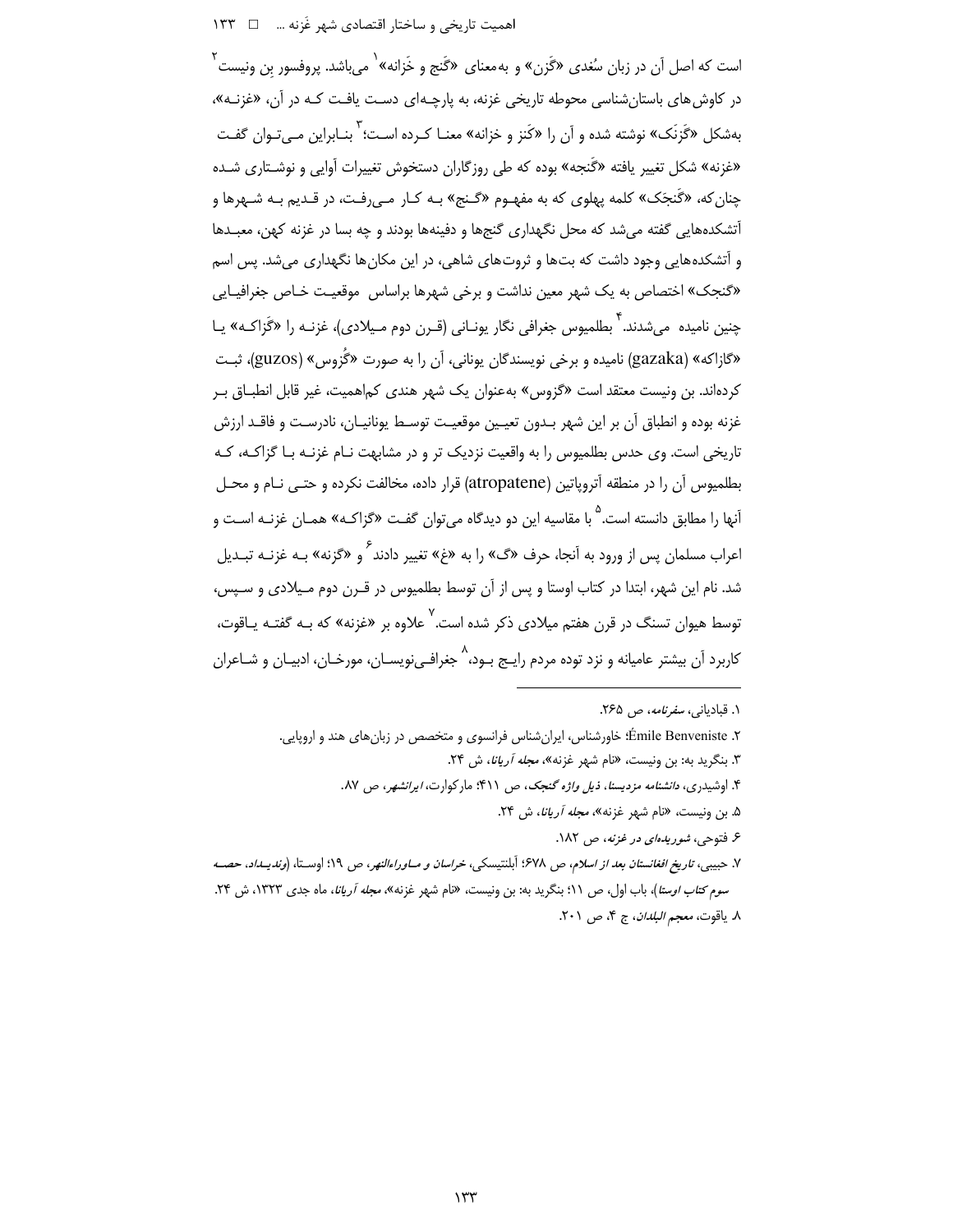۱۳۴ هـ فصلنامه علمي ـ پژوهشي تاريخ فرهنگ و تمدن اسلامي، س ۵، پاييز ۹۳، شماره ۱۶ مسلمان در آثار خود، شکل های «غـزنین» و «غزنـی» را نیـز بـه کـار بـرده انـد. <sup>(</sup> سـاکنان غزنـه را «غزنوی» ` می گفتند. مردم این شهر، علاوه بر این لقب کـه بـا آن شـناخته مـی«سدند، بـا عنـوان «غزنيچي» نيز معروف بودند. <sup>۳</sup>

# ب) پیشینه تاریخی

جغرافی نویسان و مورخان مسلمان، درباره اهمّیت این شهر پیش از اسلام، مطالب اندکی ارائه دادهاند. حتی اطلاعات مربوط به سه قرن اول هجری یعنی آغاز دوره اسلامی غزنه مبهم است. بـا تکیـه بـر همین منابع اندک، میتوان گفت این شهر دارای ریشه تاریخی و مدنیت کهنی بوده است. غزنه پیش از اسلام شهر کوچکی بود کـه از نظـر تـاریخی، اقتصـادی، جغرافیـایی و سیاسـی اهمیـت داشـت. <sup>'</sup> روایت های اساطیری نیز شاهدی بر این مدعاست. به گفته ثَعـالبی، زال بـه نیابـت پـدرش (سـام) در سیستان و زابلستان حکومت می¢رد و هنگام تفریح و شکار از «غزنه» نیز عبور کرده بـود.<sup>۵</sup> یونانیــان در ادامه حملات خود به شرق، این ناحیه را تصرف و مدتی در آنجا حکومت کردنـد. <sup>گ</sup>ـ کوشــانیان <sup>۷</sup> هِپتالیان،<sup>۸</sup> قدیمیترین تمدنهای باستانی در ناحیه غزنه و زابلستان بودنـد کـه وجـود معابـد بـودایی ازجمله معبد شابهار<sup>٬ </sup>غزنه و معبد مهر پرستی زور (زون) یا ســون (سـوناگیر) در زمــین داور غزنــه در

- ۱. بن ونیست، «نام شهر غزنه»، *مجله آریانا*، ش ۲۴: مسعود سعد، *دیوان اشعار، ص ۱۱*۳: منوچهری، *دیوان اشعار*، ص ۶۳.
	- ٢. اَلْغَزِنَوِي: افراد منسوب به غزنه را مي گفتند. (سمعاني، *الانساب*، جزء ۴، ص ٢٩١)
		- ٣. بيهقي، *تاريخ بيهقي، ص ٤۶*١؛ سنايي، *حديقة الحقيقه*، ص ٥٠۴.
			- ۴. بیهقی، تاریخ سیستان، ص ۲۴.
			- ۵. ثعالبي، *تاريخ ثعالبي، ص* ۵۳.
			- ۶ محمد غبار، *افغانستان در مسیر تاریخ، ص* ۴۴ \_ ۴۳.
- ۷. در قرن اول میلادی، قبایل صحراگرد یوئه ــ چی، از سوی شمال، وارد باکتریـا (بلـخ) شـدند و بـا غلبـه بـر یونانیان، آنجا را تصرف کردند و سلسله کوشانی را بنیان نهادند. آنان مـروج دیـن بـودایی بودنـد. (حبیبـی، تاريخ مختصر افغانستان، ص ٧٧ \_ ٧٥)
- k Ephthalites. در اواخر قرن چهارم و اوایل قرن پنجم میلادی، با سقوط کوشـانیان، هپتالیـان = مغـول هـا یـا هونهای سفید (مسلمانان آنان را هیطل یا هیاطله میiامیدند) به قدرت رسیدند. آنان مروج آیین مهرپرستی در این نواحی بودند. (همان)
- ۹. این معبد در زبانهای سانسکریت و پراکریت «شاویهاره» و در زبان دَری شابهار (معبد شاهی) نامیده مـی شـد. (بنگرید به: حصاریان، غزنینی، رونق و شکوه آن در عهد سلاطین غزنـوی، مجلـس علمـی تحقیقـی پوهنتـون کابل، دوره دوم، سال اول، ش اول، ص ١١٣)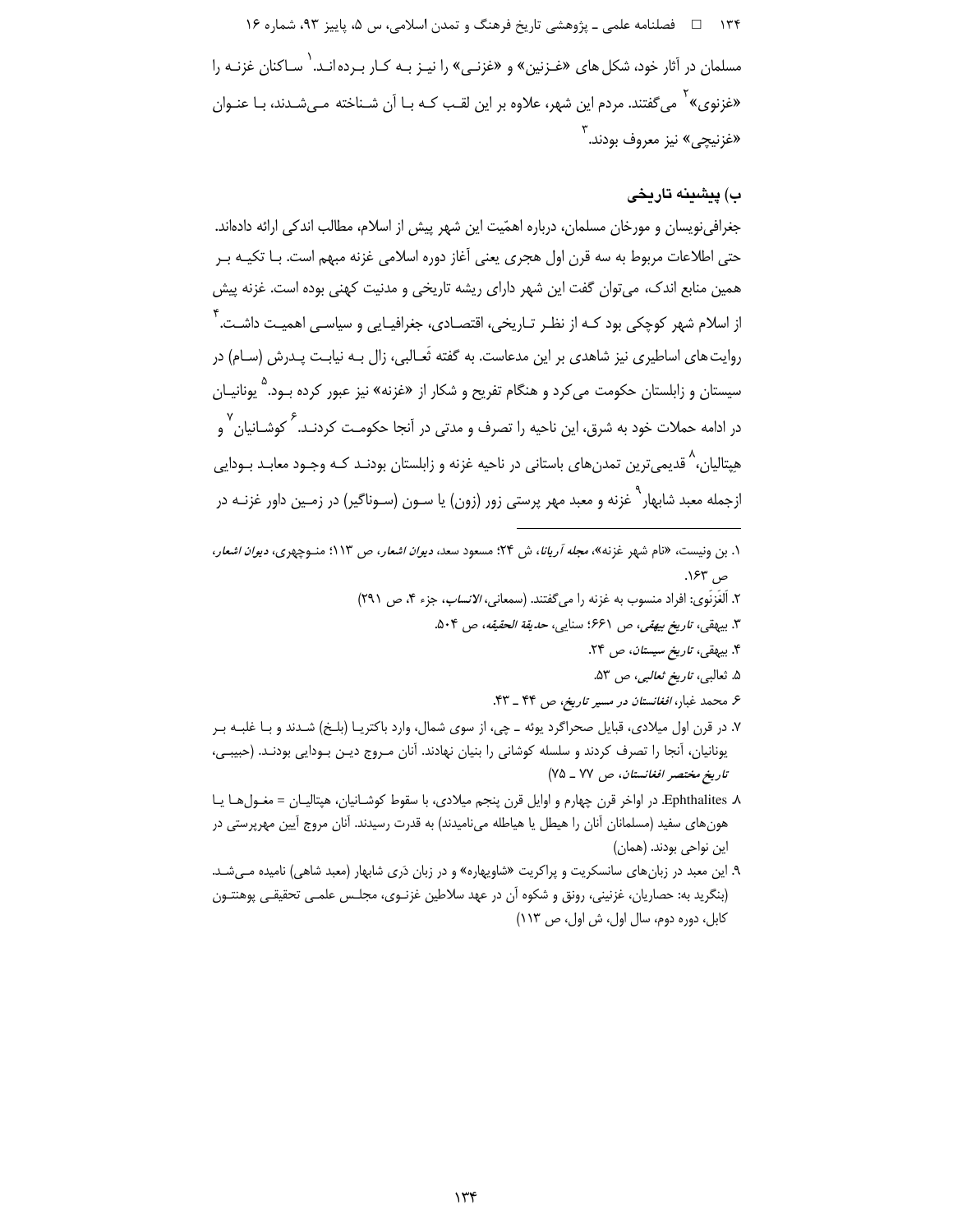اهمیت تاریخی و ساختار اقتصادی شهر غَزنه ... \_ □ ١٣۵

جنوب زابلستان گواه این مطلب است. ٰ این معابد جایگاه عبادت پیـروان آیـین بـودایی (کوشــانیان) و مهریرستی یا میترایی<sup>۲</sup> (هیتالیان) بود.<sup>۳</sup> خاندان لُویکان <sup>۴</sup> (looyakan) یکی از دودمان هـای شــاهان محلی زابلستان و غزنه بود. آنان بقایـای کوشـانیانی بودنـد کـه از قـرن دوم مـیلادی، بـر زابلسـتان حکمرانی می *ک*ردند.<sup>۵</sup> صفاریان پس از تصرف غزنه، آنجا را بهعنوان پایگاه نظامی خود قرار دادند؛ <sup>۲</sup> اما اداره این شهر را به لویکان سپردند و حاکم محلی لویک، متعهد شد سـالیانه ده هــزار دِرهَــم خَــراج بــه سیستان بفرستد.<sup>۷</sup> پس از شکست صفاریان از سامانیان (۲۸۷ ق / ۹۰۰ م.)، غزنه و دیگر مناطق شـرقی آن روزگار، بخشی از قلمرو آنان شد.<sup>۸</sup> خاندان لویکـان در روزگـار حاکمیـت سـامانیان (۳۹۵ <sub>–</sub> ۲۶۱ ق / ۱۰۰۴ \_ ۸۷۴ م.)، همچنان بر غزنه حکومت داشتند و چهبسا با دریافت القابی از امیـران سـامانی، در حکومت خود باقی مانده و پرداخت خراج سالیانهای را به دربار بخارا متعهد شـدند.<sup>۹</sup> آلپتَگـین یکـ<sub>م،</sub> از غلامان ترک نژاد دربار سامانیان، با تصرف غزنه در سال ۳۵۱ ق و گرفتن منشور از منصور بـن نـوح سامانی (حک: ۳۵۰–۳۶۵ق / ۹۷۶–۹۶۱م) موقعیت خود را در غزنه تقویت کرد. `` تسخیر ایـن شـهر توسط وی، آغاز انضمام همیشگی این سرزمین به قلمرو اسلام بود.<sup>۱۱</sup> آغاز سـلطنت امیــران غزنــوی (حک: ۴۲۱ \_ ۳۸۹ ق / ۱۰۳۰ \_ ۹۹۹ م.)، اوج آبادانی و شکوه غزنه بـود. ایـن شـهر در قـرن پـنجم هجري، به عنوان يکي از شهرهاي اسلامي شهرت يافت و کـانون توجـه مورخـان و جهـانگردان آن روزگار قرار گرفت.

- ۳. حبیبی، *تاریخ مختصر افغانستان*، ص ۱۸ \_ ۱۱ به نقل از: هیوان تسـنگ، *سفرنامه سی یو کی*، کتـاب ۱۲، مبحـث اول: تسو \_ کو \_ ڇا.
- ۴. لویک نه نام یک شـخص بلکـه، لقـب شـاهی یـا خـانوادگی محسـوب مـیشـد کـه جمـع آن لویکـان بـود. (حبيبي، تعليقات بر طبقات ناصري، ج ٢، ص ٣٩٢ ـ ٣٩١).
	- ۵. همو، تاريخ افغانستان بعد از اسلام، ص ٣١.
	- ۶. ... غزنين، يعقوب بن ليث ملك الدنيا كرد. (بيهقي، تاريخ سيس*تان*، ص ٢۴؛ گرديزي، *زين الاخبار، ص ٣٠۶*)
		- ٧. همان.
		- ۸. همان.
		- ٩. باسورث، ت*اريخ غزنويان*، ص ٣٣.
		- ١٠. حتى، تاريخ عرب، ص ٥٩٧ \_ ٥٩٤.
		- ١١. مينورسكي، تع*ليقات بر حدود العالم*، ص ٣٢٣.

١. حبيبي، تاريخ افغانستان بعد از اسلام، ص ١٨ \_ ١١.

۲. آیینی رمزآمیزی بر پایه پرستش مهر (میترا)، ایزد ایران باستان و خدای خورشید، عدالت، پیمان و جنگ بـود و پیش از آیین زرتشت بنیان نهاده شد. (بنگرید به: رضی، *کتاب آیین مهر (میترایسم)*)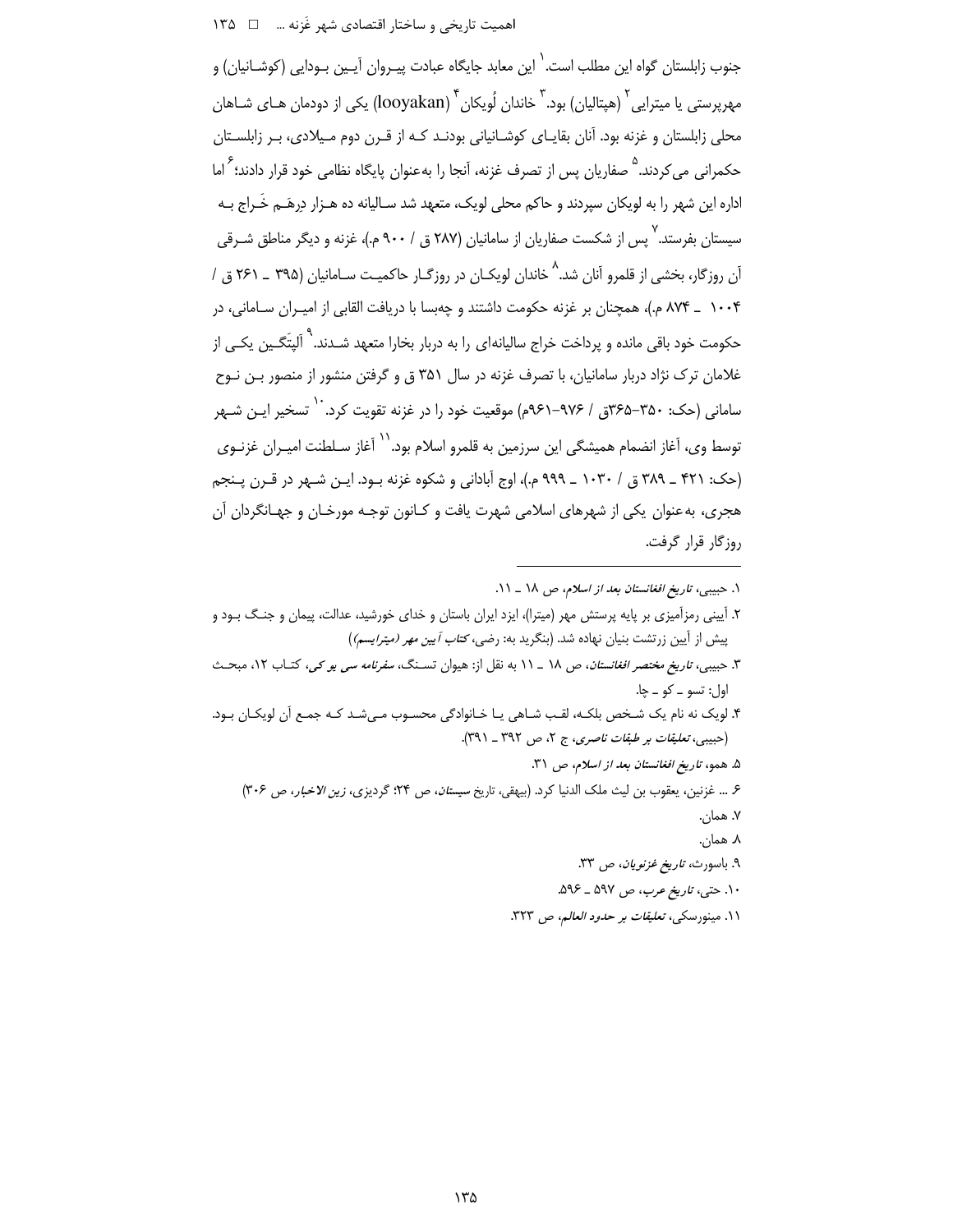# وضعيت اقتصادى غزنه پيش از حضور غزنويان

غزنه پیش از حضور غزنویـان، جایگـاه اقتصـادی مطلـوبی داشـت و ایـن مهـم را مـدیون موقعیـت جغرافیایی خاص خود بود. بنابراین حاکمان و صاحب منصبان بـه کـار تجـارت و روابـط تجـاری بـا همسایگان خود اهمیت میدادند. پیوند سیاسی میـان حاکمـان محلـی غزنـه و هندوشـاهان کابـل و شباهت نقوش سکه های این دو منطقه، از وجود ارتباط و پیوند اقتصادی میان غزنه و کابل، پـیش از اسلام خبر میدهد. ٰ این شهر میان کانون های آباد، ثروتمند، زرخیز و غنی هند، خراسـان، خـوارزم و سیستان جای داشت. یکی از شاخههای جاده ابریشم از میان غزنه می گذشت و راه تجـاری زابلسـتان در شرق، از طریق این شهر به هند متصل میشد.<sup>۲</sup> تجارت رکن اصلی اقتصاد غزنه پیش از اسـلام و حتی پس از آن بهشمار می٫فت. به همین سبب بیشتر ساکنان آنجا ٫۱ باز٫گانان تشـکیل مـی٫دادنـد. <sup>\</sup> قرار گرفتن این شهر میان کابل ـ قندهار و مسیر رفت و آمد بازرگانان و کـاروان هـای بـین شـهری، نقش چشمگیر در رونق تجاری شهر داشت. غزنه همچنین با دو مرکز تجاری بزرگ آن روزگار یعنبی کابل و بامیان در ارتباط بود. این دو شهر، از باراندازهای هند بهشمار می رفتند و محل تبادل کالاهای مورد نیاز مردم بودند. <sup>۲</sup> برای نمونه یکی از محصولات تجاری کابل، دانه گیاهی با خاصـیت دارویـی، به نام هَلیله بود که با نام «هلیله<sup>۵</sup> کابلی» نزد بازرگان و مردم دیگر نقاط بهویـژه هنـدیان محبوبیـت داشت. کاروان های بازرگانی مهمی در این منطقه حرکت می کردند کـه عامـل روابـط تجـاری میـان چین، هند و ایران بودند.<sup>۶</sup> با رفت و آمد کاروانها در این مسیرها و جابهجایی کالاها، تجارت بـا ایـن .<br>مناطق نیز افزایش می یافت و محصولاتی مانند ظروف هندی و پارچه های رنگـین کِشــمیری، آهـن خراسانی، گیاهان دارویی چون صِنوبَر غزنه،<sup>۷</sup> قَرَنفَل،<sup>۸</sup> نارگیل، عود و هَلیله کابلی<sup>۹</sup> و جامههــای نخــی

- ٣. اصطخرى، مس*الك والممالك*، ص ٢٨٠؛ مقدسى، *احسن التقاسيم*، ص ٢٣٩؛ مينورسكي، *تعليقات بر حدود العــالم*، ص ۱۰۴.
	- ۴. بارتولد، *جغرافیای تاریخی ایران*، ص ۸۸.
- ۵. هَلیلِه از درختان نواحی گرمسیری است که میوهاش مصرف طبی دارد و چند نوع است: هلیله بزرگ کـه کـابلی گويند، هليله زرد و سياه. (دهخدا، *لغتنامه*، ذيل واژه هليله)
	- ۶. حصاریان، همان، ص ۱۱۶.
	- ٧. عنصري، ديوان اشعار، ص ۴۲.
- ۸ غنچههای خشک شده درختی از راسته مورد که به فارسی میخک نامیده میشود. (دهخدا، *لغتنامه*، ذیل واژه قرنفل) ٩. مقدسی، احسن التقاسیم، ص ٢٩٣.

۱. باسورث، *تاریخ غزنویان*، ج ۱، ص ۴۲.

۲. حبيبي، ت*اريخ افغانستان بعد از اسلام، ص* ۴۷۹.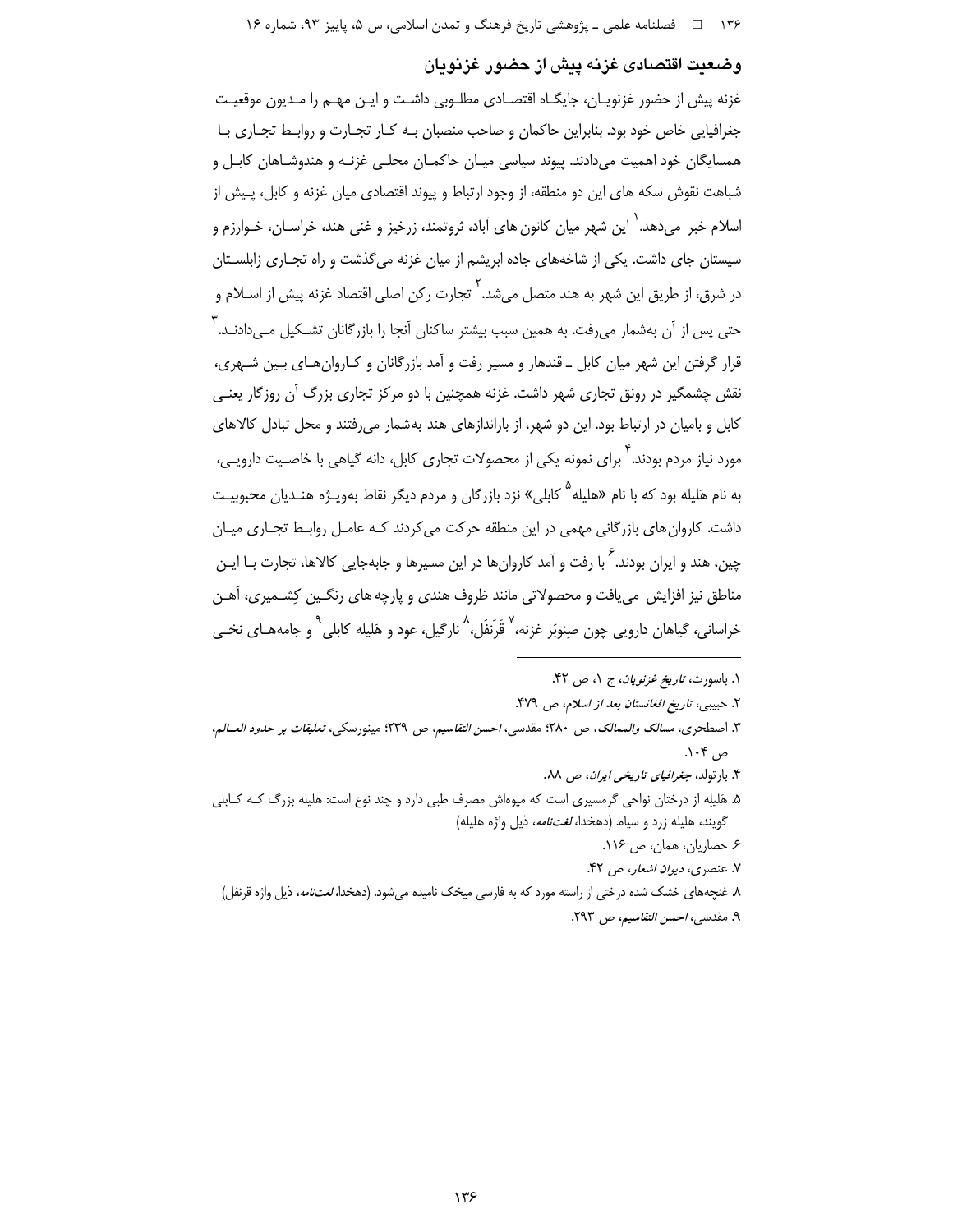اهمیت تاریخی و ساختار اقتصادی شهر غَزنه ... □ ١٣٧

و پشمی و همچنین انواع حیوانات مانند فیل و میمون های نمایشـی از طریــق ایــن راههـای تجـاری توزیع می شد. <sup>(</sup> غزنه ناحیه زرخیزی بود <sup>۲</sup> و این عامل در ضرب سکه های مرغـوب و رونــق اقتصـادی این منطقه تأثیر داشت. <sup>۳</sup> این شهر در قرن چهارم هجری، تابع سامانیان شد و نام فرمانروایان محلـی (لویکان) و حاکمان سامانی بر سکههای این سرزمین ضرب میشد. <sup>۴</sup> به گفته مقدسی، سکههای رایج غزنه در قرن چهارم، به قَنهَري <sup>۵</sup> معروف و به گندهاراي (قندهار کنوني) <sup>۶</sup> منسوب بود. <sup>۷</sup> براساس نظـر بیشتر جغرافینویسان مسلمان سده چهارم هجری، غزنه به سبب فراوانی کالاها و محصولات تجاری و قیمت مناسب آنها، از مراکز مهم تجاری بهشمار می رفت و بـهعنـوان بارانـداز خراسـان و گـذرگاه هند، ^ بازرگانان بسیاری از سراسر دنیا، در آنجا فعالیت می کردند. <sup>۹</sup> برخی از اقوام و گـروه هـا، فعالیـت بیشتری در امور تجاری داشتند که یکی از آنان یهودیان بودند. یهودیـان از دیربـاز در امـر تجـارت و بازرگانی فعالیت میکردند. راههای بازرگانی که از غزنه عبور میکرد و این شهر را بـه هنـد، چـین و عراق عجم پیوند می داد، از دلایل حضور تاجران پهودی در غزنه و توابع آنجاست. `` می *ت*ـوان گفـت حضور کاروان ها و تاجران داخلی و خارجی مختلف در این شهر، علاوه بر تهیه انواع کالاهـای مـورد نیاز ساکنان، مبادله اجناس گوناگون و رونق بخشیدن به بازارهای داخلی، گسترش تجارت خـارجی را نیز به همراه داشت. وضعیت اقتصادی غزنه و عبور و مرور کـاروانِ هـای تجـاری<sup>\۱</sup> از عوامـل ایجـاد کاروان سراهای متعدد در کنار بازارها شهری و خـارج از آن، بـهشـمار مـی٫رفـت. همچنـین موقعیـت جغرافیایی و قرار گرفتن شهر بر سر راه تجاری هند سبب میشد، فرمانروایان و ثروتمندان نسبت بـه

- ١. حبيبي، تاريخ افغانستان بعد از اسلام، ص ۴۸۴.
	- ٢. بلاذري، فتوح *البلدان*، ص ٢٧١ \_ ٢٧٠.
		- ٣. باسورث، همان، ج ١، ص ۴۲.
		- ۴. بارتولد، *تركستان نامه*، ص ۵۳۶.
- ۵. این قنهری (جمع آن قَنهَریات) مخفف قندهاری بود و اصطخری آن را به صورت قاهری (قاهریـات) نیـز آورده است. (اصطخرى، مس*الك والممالك*، ص ١٧٣)
	- ۶ـ این شهر هم اکنون در جنوب افغانستان و سومین شهر پر جمعیت این کشور است.
		- ٧. مقدسی، همان، ص ٣۶۴.
		- ٨. همان، ص ٢٣٩؛ ابن حوقل، صورة الارض، ج ٢، ص ۴۵٠.
			- ۹. مینورسکی، *تعلیقات بر حدود العالم، ص* ۱۰۴.
- ۱۰. بیهقی، ت*اریخ سیستان، ص* ۳۲؛ دلبری، شـهربانو، «نقـش اقتصـادی سیسـتان در قـرون نخسـتین اسـلامی»، فصلنامه تخصصی فقه و تاریخ تمدن، ش ۲۱، ص ۴۸ \_ ۴۷.
	- ١١. ابن حوقل، صورة الارض، ص ٢٧٩.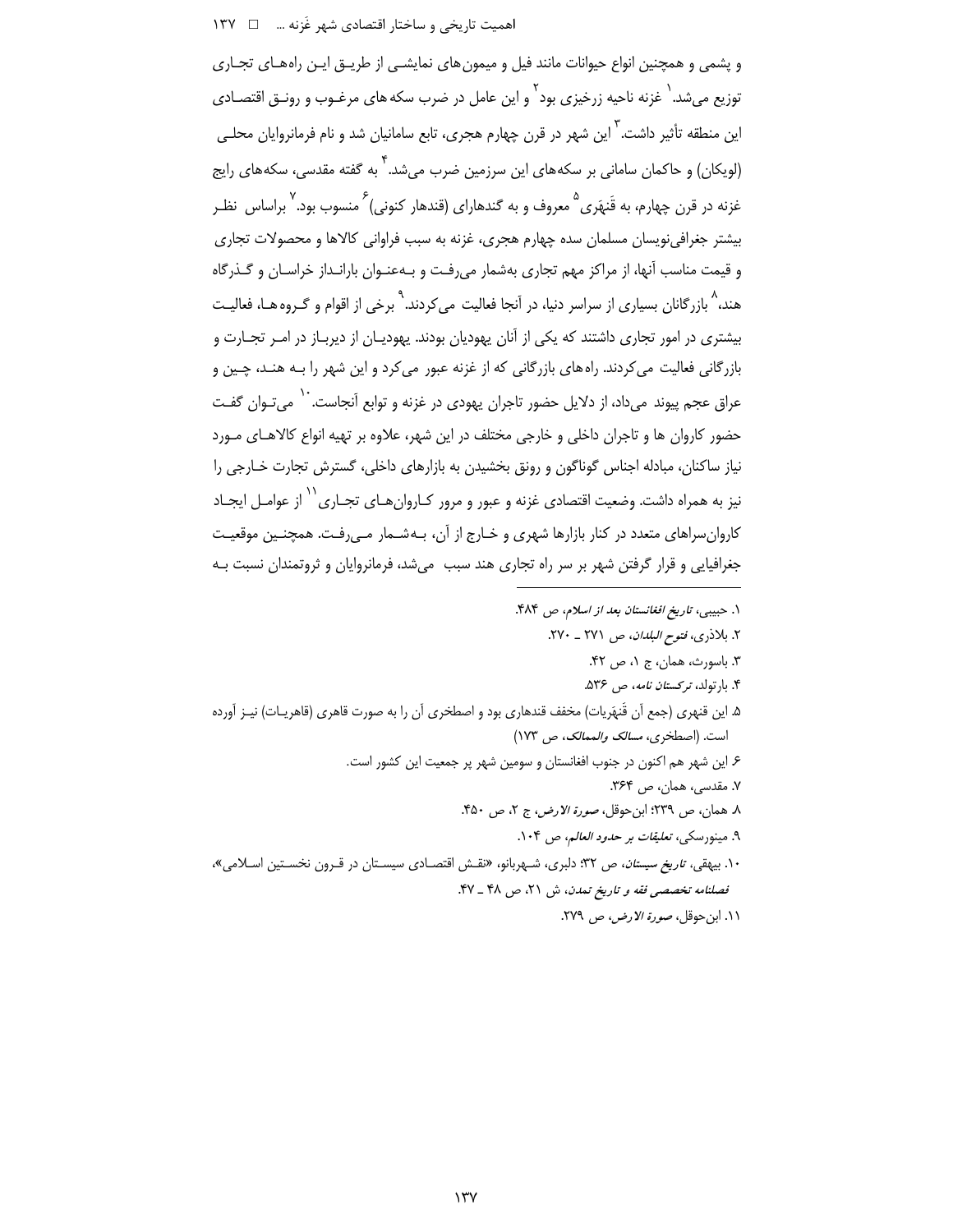۱۳۸ = فصلنامه علمی ـ پژوهشی تاریخ فرهنگ و تمدن اسلامی، س ۵، پاییز ۹۳، شماره ۱۶ احداث، تعمیر و مراقبت این گونه بناها تلاش کنند. این کاروان سراها بیشتر در کنار جـادههـای اصـلی تجارتی و با فاصله یک روز تمام راه از یکـدیگر قـرار مـے گرفتنـد. ` جغرافـے نویسـان، از وجـود ایـن کاروان سراها در قرن چهارم هجری در غزنه و راههای متصل به آنجا خبر دادهاند که بیشتر آنها، بـر سـر راه این شهر به بُست قرار داشتند که عبارت بودند از: رباطهای منصـور، بـزرگ (پـس از ربـاط منصـور)، حَكاباد (پیش از غزنه) و هندوان <sup>۲</sup> (پس از غزنه)، رباط های فیروزقَند (یک منزلی بست)، میغون، کثیر، سراب، اوقل و جنکل آباد. <sup>۱</sup>

شهر غزنه در قرن چهارم هجری، دارای چهار دروازه اصلی بود که هر کـدام بـه سـمت یکـی از مراکز مهم تجاری و مذهبی آن روزگار گشوده می شد. یکی از آنها «اب البامیـان» نـام داشـت. ایـن دروازه به سمت شمال غرب گشوده می شد. شهر غزنـه پـیش از اسـلام، یکـی از گـذرگاههـای هنـد به شمار می رفت؛ <sup>۲</sup> بنابراین کاروان های تجاری برای انجام امور اقتصادی و مسـافران و زائـران بـرای انجام امور مذهبی، از این دروازه رفت و آمد می کردند. <sup>۵</sup> شاید بتوان گفت اهمیت ایـن دروازه پـیش از اسلام، بیشتر به سبب «ییوند مذهبی» میان این دو مرکز بود و وجود بتخانهای متعلق به بوداییـان در کنار این دروازه گواه این مطلب است.<sup>۶</sup> با نفوذ اسلام در این سرزمین و کم<sub>ا</sub>رنگ شدن آیـین بـودایی، اهمیت دینی این دروازه کمتر شد و بیشتر بهلحاظ «اقتصادی» مورد توجه قرار گرفت.

پیوستگی با وادی اَرغنداب و هِلمند (هیرمند) نیز بر اهمیت تجاری آنجا می|فزود. ترکان خَلـج از ساکنان قدیمی زابلستان، به سبب اشتغال به دامداری، در این نواحی سکونت داشتند.<sup>۷</sup> می *ت*ـوان گفت حضور آنان، نقش مهمی در انتقال اموال بازرگانی به غزنه و یا از آنجا به دیگر شهرها و حتی كشورها داشت. شايد اين تركان علاوه بر عامل انتقال كالاها، از توليدكنندگان محصولات لبنـى و دیگر کالاهای دستی و محلی مانند انواع لباس های پشمی، پوستین و نمدین نیـز بودنـد؛ بنـابراین تجارت دام و خرید و فروش فراوردهای آن، از دیگر شاخه های تجـارت غزنـه محسـوب مـی شـد. مَقدسی (از مورخان و جغرافینویسان سده چهارم هجری) نیـز، از وجـود گوشـت خـوب و فـراوان در

- ۱. هواگ و مارتن، *سبکشناسی هنر معماری در سرزمین های اسلامی، ص* ۸۲.
	- ٢. جيهاني، *اشكال العالم*، ص ١۶۵.
- ٣. اصطخرى، مسالك والممالك، ص ٢٥٠: ابن حوقل، صورة الارض، ص ٣٥٥.
	- ۴. همان، ص ۳۷۵.
	- ۵. حبيبي، تاريخ افغانستان بعد از اسلام، ص ۶۸۰.
		- ع همو، ينب*تو و لويكان غزنه*، ص ۵۲.
			- ٧. همان، ص ٣٢٣.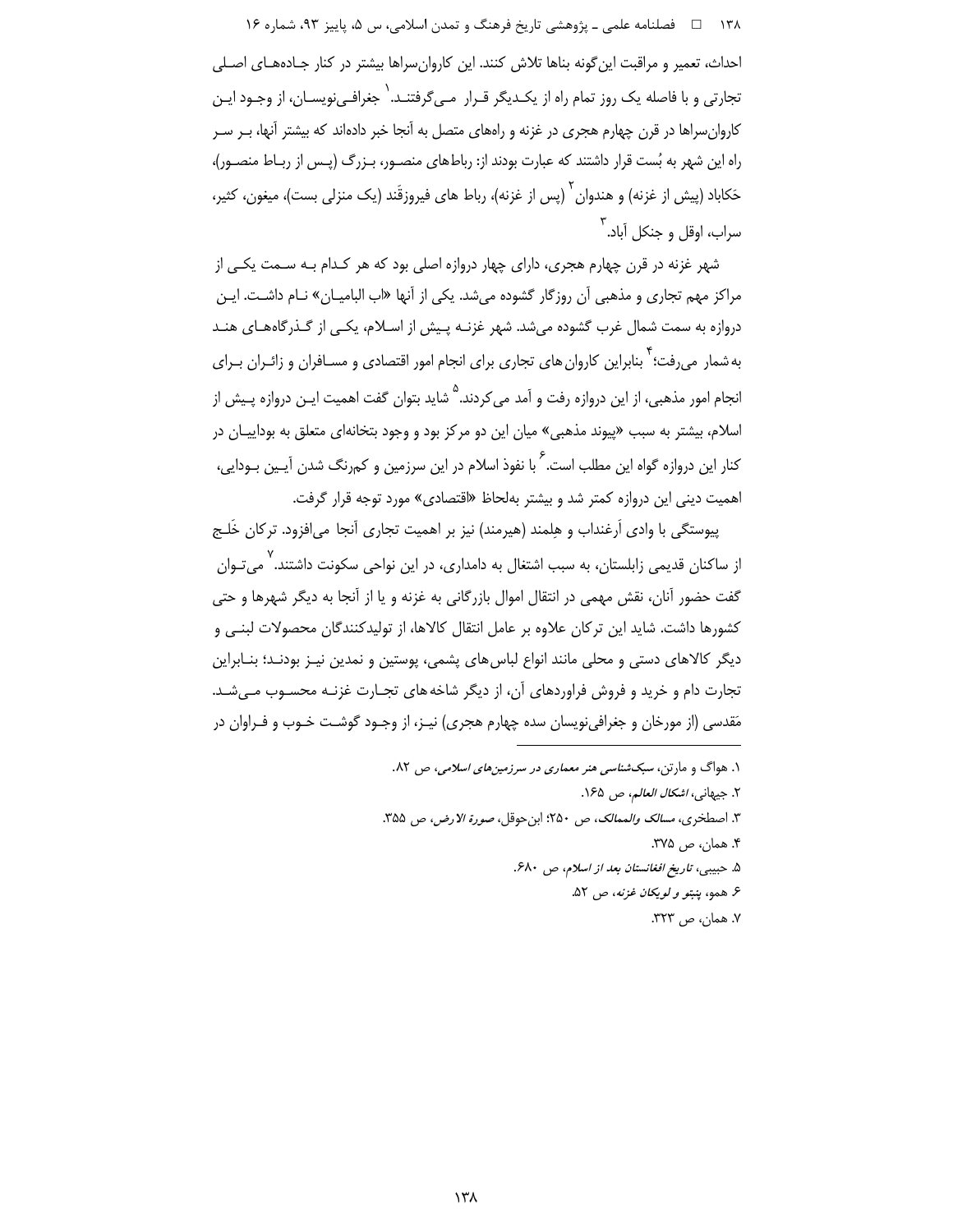اهمیت تاریخی و ساختار اقتصادی شهر غَزنه ... \_ 1٣٩

غزنه خبر داده است. ٰ می توان گفت یکی از علل اصلی فراوانی این محصول، حضور همین دامـداران در صحراهای اطراف غزنه بود. بیشتر جغرافی دانان مسلمان، آب و هـوای ایـن منطقـه را کوهسـتانی سرد با بارش برف فراوان توصیف کردهاند <sup>1</sup> و شاید همین امر موجب شده بود ساکنان شـهر مرکـزی غزنه به سبب اشتغال به تجارت و بازرگانی، در زمینه «کشاورزی» فعالیت زیادی نداشـته باشـند؛ امـا این حرفه نزد اهالی روستاها در قرن چهارم هجری رواج داشت و بیشتر آنهـا دارای مـزارع سرسـبز و باغهای پر میوه بودند؛ ` رونق کشاورزی در روستاها و همچنین ورود محصولات از کشورهای دیگـر، بخش عمدهای از نیازهای ساکنان شهر را تأمین می کرد. بنابراین می توان گفت تـا پـیش از حضـور غزنویان، کشاورزی جایگاه قابل توجهی در ساختار اقتصادی شهر غزنه نیافته بود.

ساختار اقتصادی غزنه در پرتو حیات عصر غزنوی

### الف) تجارت

موقعیت جغرافیایی و اقتصادی غزنه و همسایگی با سه ایالت مهــم و ثروتمنــد خراســان، سیســتان و هند، نقش مؤثري در انتخاب اين شهر به عنوان پايتخت جهان اسلام به دست حاكمان غزنوي داشته است. هر سلسله و خاندان قدرتمندی که روی کار می آید برای بقا و پایداری بیشتر نیاز به پایـه هـای مالی و اقتصادی محکمی دارد تا با تکیه بر آنها، هزینههای سنگین اداره دولت و حکومت را تـأمین کرده و بر آبادانی پایتخت خود نیز بیفزاید. سلاطین غزنوی پس از انتخاب شهر کوچک غزنـه، تمـام تلاش خود را به کار گرفتند تا آن را وسعت بخشیده و در نظر دیگر رقیبـان خـود در جهـان اسـلام، پایتخت اسلامی و درخور توجهی را به وجود آورند. آنان برای تأمین مخارج حکومت خـود، همچنـین رونق بیشتر شهر غزنه و ساختوسازهای متنوع و چشمگیر در آنجا، نیازمند منـابع مـالی و اقتصـادی گوناگونی بودند. تجارت و درآمد حاصل از عوارض آن، کشاورزی، استخراج معادن طلا و نقـره، انـواع خراج ها، باج ها و هدایایی که از سوی دستنشاندگان، حاکمـان ممالـک هنـد و خراسـان، خـوارزم و کارگزاران درباری، به مناسبت های مختلف به غزنه ارسال میشد و در نهایت غنائم جنگی بـه دسـت آمده از مناطق مفتوحه، در تقویت بنیه اقتصادی و مالی شهر غزنـه اهمیـت فـراوان داشـت. بـا آغـاز حكومت غزنويان و گسترش قلمرو آنان، تجـارت در سـرزمين غزنـه شـكوفايي قابـلتـوجهي يافـت.

١. مقدسی، احسن التقاسیم، ص ٣٠٣ ـ ٣٠٣.

٢. اصطخرى، المسالك و لممالك، ص ١١٩؛ مينورسكي، تعليقات بر حدود العالم، ص ٣٢٣؛ ياقوت، معجـم البلـــدان، ص ۲۳۰۲۳. ٣. جيهاني، *اشكال العالم*، ص ١۶۵.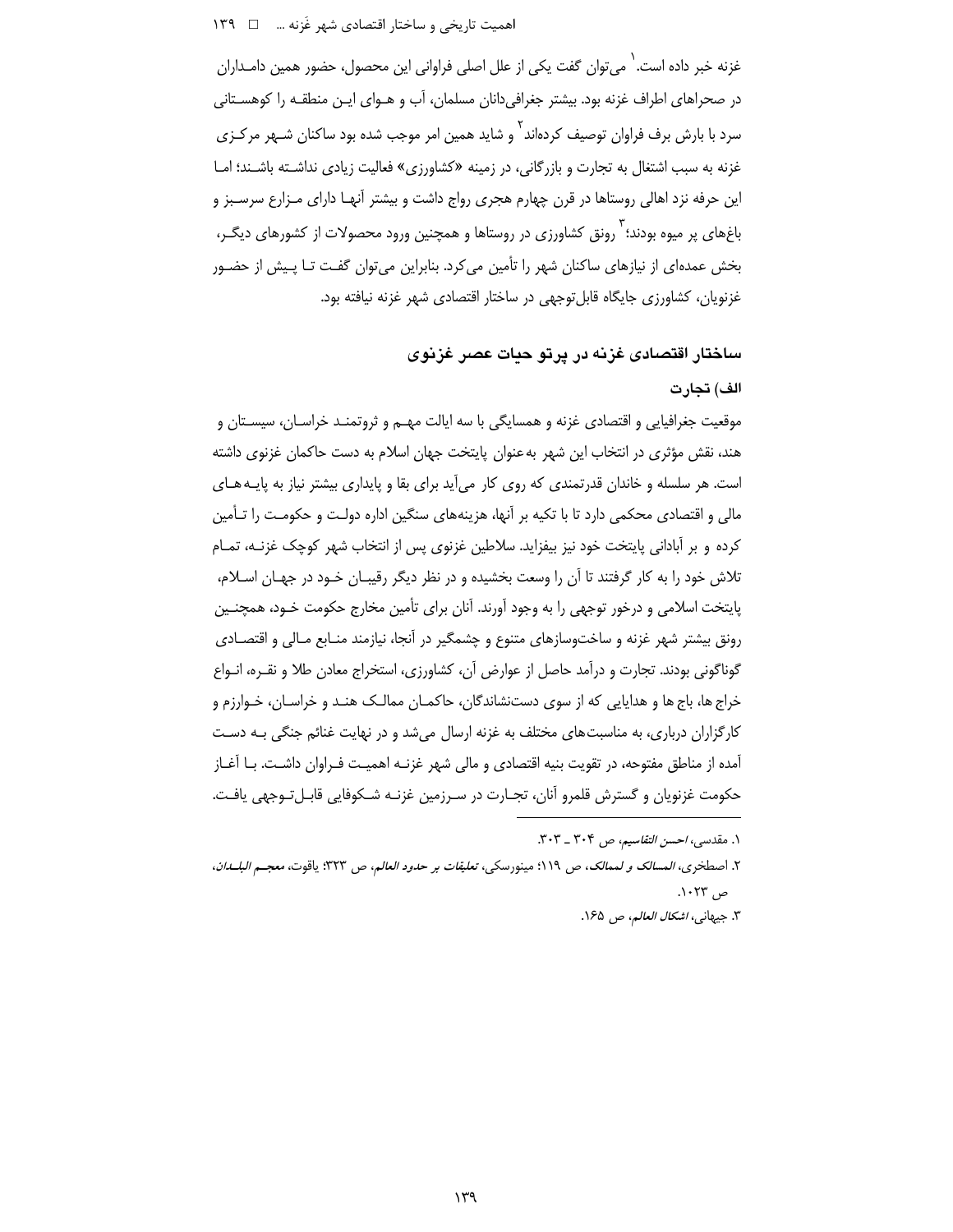۱۴۰٪ □ فصلنامه علمي ــ پژوهشي تاريخ فرهنگ و تمدن اسلامي، س ۵، پاييز ۹۳، شماره ۱۶

گسترش فتوحات سلاطین غزنوی بهویژه سلطان محمود و سال های یادشاهی او، با لشکر کشبی هـا و جنگ های بی وقفه در سراسر بخش پهناوری از شرق ایران و شمال هندوسـتان همـراه بـود. پـس از تصرف خراسان، خوارزم، سمرقند، سیستان، رُخَّج، فتوحات در هند آغاز شد. این لشکر کشی ها نـهتنهـا ثروتی سرشار از غنائم را به همراه داشت،<sup>۱</sup> بلکه حضور بازرگانان و لشکریان در این سرزمین ها، باعث ایجاد داد و ستد میان غزنه (بهعنوان یکی از مراکز قدرت جهان اسلام) و دیگر مناطق شد. ٰ موقعیت تجاري و جغرافيايي غزنه و عبور و مرور كاروان هاي تجاري داخلي و خارجي سبب گرديد تا حاكمـان و ثروتمندان مسلمان، کاروانِسراهای متعددی در این شهر و توابع آنجـا احـداث کننـد. <sup>۲</sup>وجـود ایـن كاروان سراها، موجب ارتقاى وجه اقتصادى اين شهر در شرق جهان اسـلام گشـت؛ همـان گونـه كـه درآمدهای حاصل از آنها و خراجی که به این اماکن تعلق می گرفت، یکی از مهی ترین منـابع مـالی آنجا بهشمار می رفت. بنابراین می توان گفت حاکمان غزنوی در ساخت هرچه بیشتر ایـن مکـانهـا و بهبود وضعيت آنها تلاش مىكردند تا بتوانند ايـن منبـع اقتصـادى پردرآمـد را بـراى بهبـود كيفيـت حکومت و آبادانی پایتخت خود، حفظ کنند. وجود بازارهای فراوان، در غزنه، این شهر را به یک مرکز ِ<br>تجاری مهم در دوره اسلامی تبدیل کرده بود. <sup>۲</sup> تجارت در شاخه های گوناگون مانند تجارت کالاهــا و صنایع دستی، محصولات کشاورزی و بهویژه تجارت برده جریان داشت.

# ب) کشاورزی

زراعت در روزگار غزنویان، نقش مهمی در اقتصاد غزنه یافت؛ به گونهای که یکی از درآمدهای ثابت دولت، خراج بر زمینها و فراوردههای کشاورزی بود کـه از کشـاورزان و باغـداران گرفتـه مــ ,شـد.<sup>۵</sup> می توان گفت در این دوره، افزایش باغ های درباری در سطح شهر و نواحی اطـراف آن، عامـل رونـق کشاورزی و باغداری در غزنه گردید. از آنجا که این باغها، شامل کاخهای سلطنتی و بناهای تفریحی بود، حاکمان و بزرگان غزنه برای زیبایی و آراستگی آنها به انواع درختان و گل های تزئینی، باغـداران و کشاورزان ماهری را استخدام می کردند. با افزایش باغها، مراتـع، مـزارع و ایجـاد کانـال هـای آبـی

۴. ادريسي، نزهة *المشتاق، ج ۱، ص ۴۶۰*.

۵. فروزانی، *غزنویان از پیدایش تا فروپاشی، ص ۳۹۸*.

١. گردیزی، زین الاخبار، ص ٣٩١؛ عنصری، دیوان عنصری، ص ١٢٤ \_ ١٢٣.

٢. فروزاني، *غزنويان از يبدايش يا فروياشي، ص ٣٩٩*.

٣. اصطخرى، مسالك والممالك، ص ٢٥٠: ابن حوقل، صورة الارض، ص ٣٥٥: جيهاني، *اشكال العــالم، ص ١٤*٥: بیهقی، تاریخ بیهقی، ص ۳۰۸.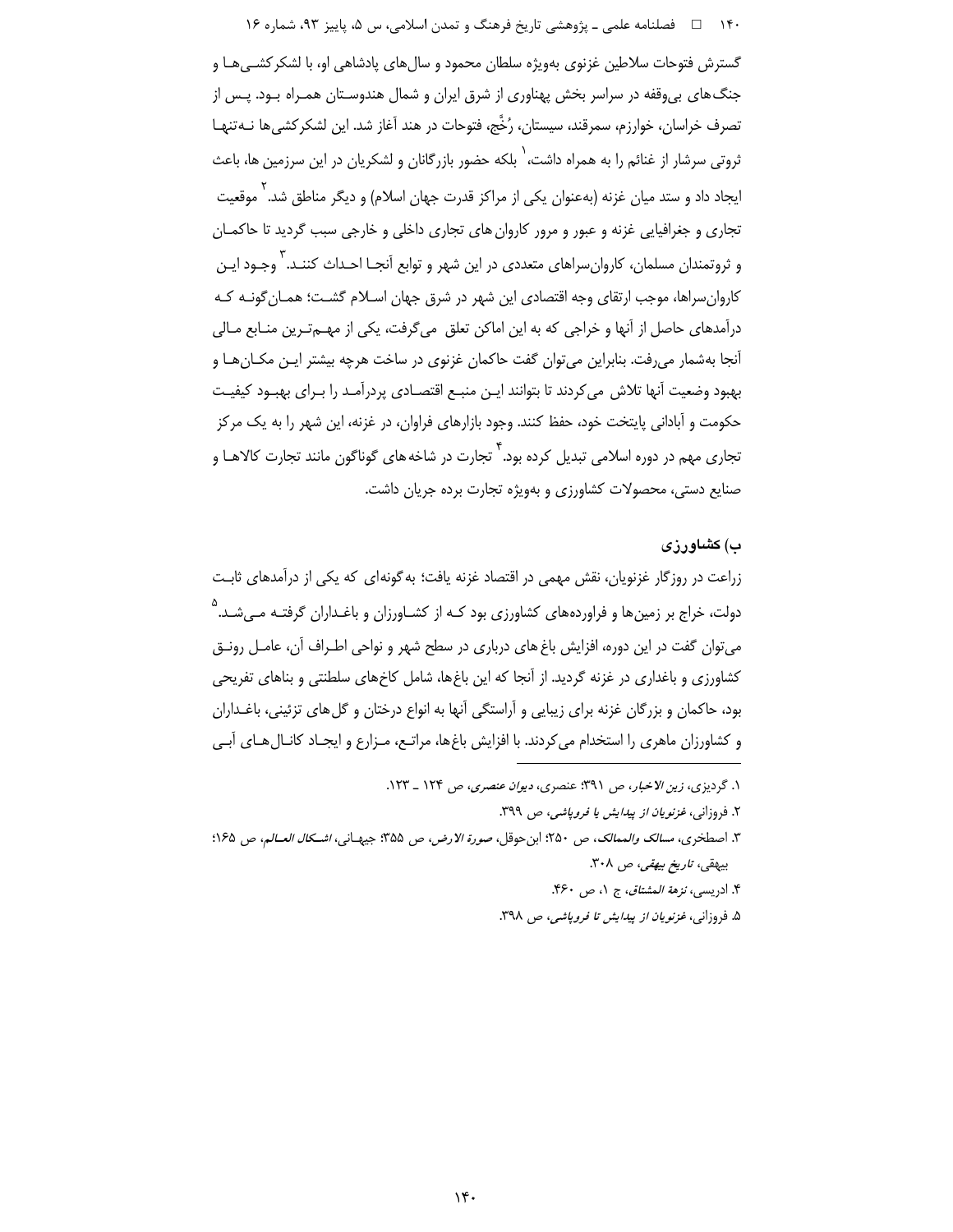## 

متعدد در سطح شهر، آبِرسانی به آنها آسان تر شد. همچنین محصولات کشاورزی نسبت به گذشـته بیشتر و متنوع تر گردید. چهبسا برخی محصولات خاص و مرغوب غزنـه در بازارهـا عرضـه و توسـط بازرگانان به دیگر نقاط صادر میشد و یک منبع درآمد جدیدی برای اقتصاد غزنه و توابع آنجا بهشمار میرفت. ثعالبی (د. ۴۲۹ ق) با وجود کمی میوه در شهر غزنه از محصولات خاص آنجا خبـر داده کـه به اعتقاد وي، نظيرش در هيچ جا پيدا نميشد. اين محصولات عبارت بودند از: سيب أميري، ريواس، سديگَر و غباج. ٰ از ميان اين چهار ميوه، هويت سديگر و غباج نـامعلوم اسـت و در فرهنـگ لغـات و دیگر منابع، نامی از آنها نیامده است. این مورخ، از سیب مخصوص این شهر، معـروف بـه «امیـری» خبر داده که «در نهایت خوبی» بود.<sup>۲</sup> با توجه به توصیف وی، میتوان گفت سیب یکی از مهم *تـر*ین محصولات کشاورزی غزنه بود و خرید و فروش آن، از راههای کسب درآمـد بـرای کشـاورزان غزنـه محسوب میشد. علاوه بر سیب امیری، «اَمرود» نیز یکی دیگر از محصولات خاص غزنه بود که بـه سبب بزرگي، «پيل اَمرود» ناميده مي شد. فَخـر مُـدَبر در كتــاب خــود *آداب الحــرب والشـــجاعه*، از چهار ناحیه کشاورزی مهم غزنه نام برده است. بـه گـزارش وی، در دوره سـلطنت ابـراهیم غزنـوی (۴۹۲ ـ ۴۵۱ ق / ۱۰۹۹ ـ ۱۰۵۹ م.)، سلطان مَلكشاه سلجوقی با لشـكری بـزرگ قصـد غزنـه كـرد. سلطان، مهتر رشید را به عنوان رسول به استقبال وی فرستاد. پس از این فخر مدبر داسـتان فرسـتاده دربار غزنه و توصیف او از نیکی ها و محصولات خاص چهار ولایت این شهر با نامهای «لَمغان، نوع، شابَهار و خُمار» <sup>۳</sup> را برای ملکشاه به تفصیل آورده است. <sup>۴</sup> از ایـن گـزارش تـاریخی مـیٍتـوان نتیجـه گرفت که حاکمان و بزرگـان شـهر، بـا اهتمـام بـه نـواحی حاصـلخیز شـهر و بـه نمـایش گذاشـتن

١. ثعالبي، لطائف المعارف، ص ٢٥٣ \_ ٢٥٣. ۲. وی در توصیف مرغوبیت و طعم و بوی عالی این سیب چنین سروده است: تَّفــاح غزنــــه نَفّـــاعٌ و نَفّـــــاحٌ كَأنّهُ الشَّــهدُ و الرّبيحــانُ و الــرّاحُ! احبِّسهُ لِصِّـفاتٍ حازَهــا قَهَــرُ ۖ في وجهــهِ ابــداً وَردٌ و تُفَّــــاحُ!

سیب غزنه بسیار سودمند و بسیار خوشبوست. تو گویی اُنگبین و باده به هم آمیختهاند. آبش، آب دهان ماهرخی را به ياد مي آورد كه در گونههايش هميشه گل سرخ و سيب جا گرفته است. (ثعالبي، *طائف المعارف، ص* ٢۵۴) ۳. لمغان اکنون هم بهعنوان یکی از شهرهای مهم افغانستان مشهور است. املای ناحیه «نوع» شاید به مرور تحریـف شده و موقعیت جغرافیایی آن نامعلوم است. شاه بهار، همان دشتِ سرسبز و معروف اطراف غزنه بـود کـه بیهقـی از آن بسیار یاد کرده و اکنون با نام «شیبار» در نزدیکی غزنه معروف است. خمار نیز دره معروف در شمال شرق غزنه بود که سلطان عَبدالرشید (حک: ۴۴۴ \_ ۴۴۱ ق / ۱۰۵۳ \_ ۱۰۵۰ م.) با حاکم خراسان آلِـپ اُرسـلان سـلجوقي در أنجا نبرد كرد. (به ترتیب بنگرید به: جیلانی، *غزنه و غزنویان، ص ٢*٢٣؛ جوزجانی*، طبقات ناصری*، ج ١، ص ٢٣۵) ۴. فخرمدبر، *آداب الحرب والشجاعه*، ص ۱۵۳ \_ ۱۵۲.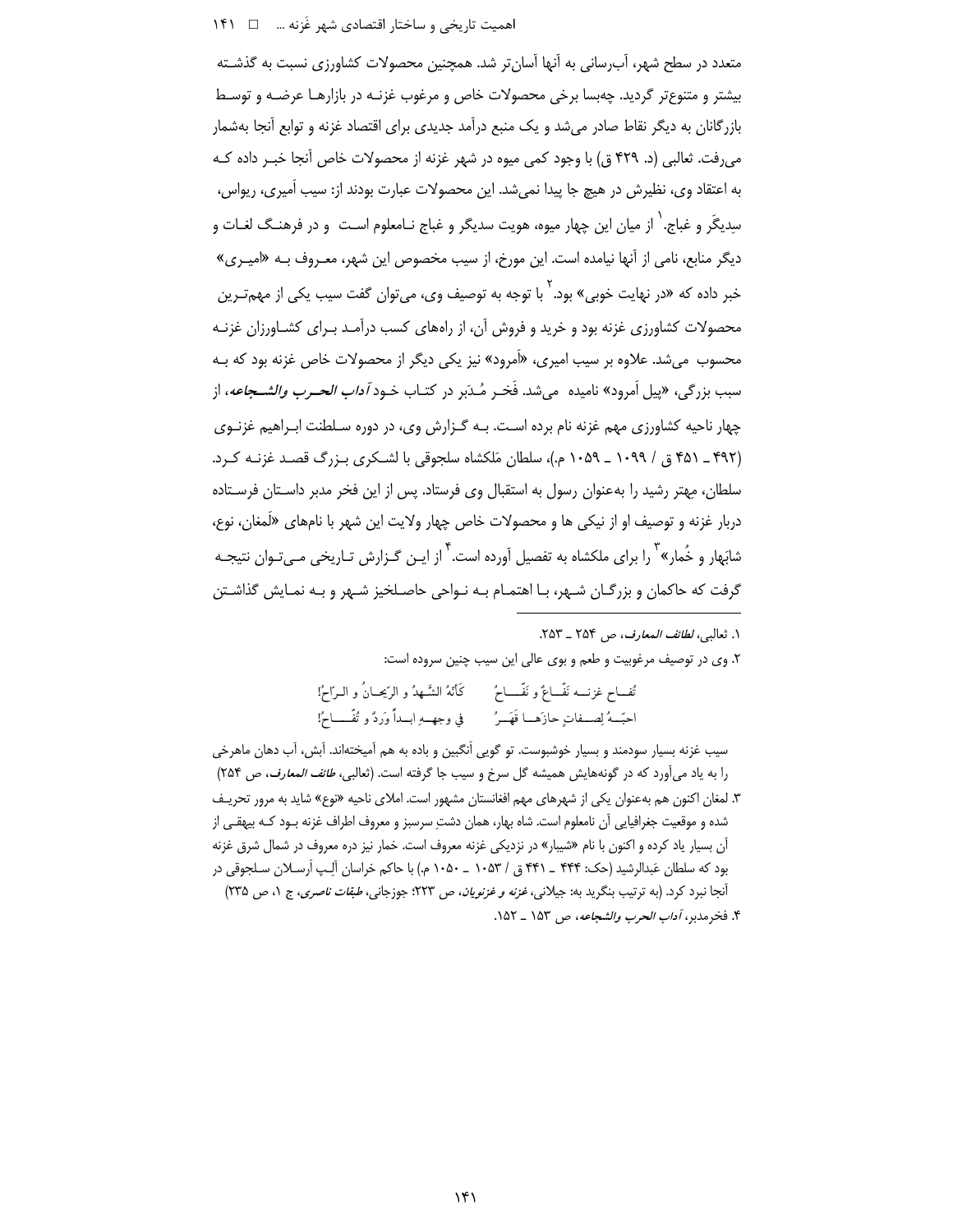۱۴۲ فصلنامه علمي ـ پژوهشي تاريخ فرهنگ و تمدن اسلامي، س ۵، پاييز ۹۳، شماره ۱۶

محصولات زراعی مهم و مرغوب بر سر سفره های مهمانی و مجالس دربـاری، بـرای فخرفروشـی و پررونق جلوه دادن پایتخت در زمینه کشاورزی می کوشیدند. بـه گفتـه باسـورث، بـا توجـه بـه نظـام اقطاع۱اری ٰ برگرفته از سامانیان که در ابتـدای حکومـت غزنویـان رونـق داشـت، ایـن چهـار ناحیـه کشاورزی، بهعنوان إقطاع های ترکان و نوادگان آنان استفاده می شد؛ اما به مرور ایـن شـیوه بـر هــم خورد و به مالکیتهای بزرگ تبدیل شد.<sup>۲</sup> علاوه بر سیب و امرود، «صنوبر» نیز از محصولات گیاهی .<br>غزنه بهشمار می٫فت. عنصری از شاعران قرن پنجم هجری از رویش صنوبر در کوههای غزنـه خبـر داده است. <sup>۳</sup> میوه درخت صنوبر، چَلغوزه <sup>۴</sup> نام دارد که به سبب خاصیت دارویی دانههـایش، جمـع آوری شده و به فروش میرسد. جیهانی از رویش انواع ادویه مفید در کوههای غزنه خبر داده<sup>۵</sup> که به سـبب مصارف غذایی جنبه تجاری نیز داشتند.<sup>۶</sup> دانـههـای درخـتِ صـنوبر بـهعنـوان داروی گیـاهی میـان کالاهای تجاری بازار غزنه وجود داشتند. <sup>۷</sup> داروهای گیـاهی ایـن منطقـه توسـط بازرگانــان داخلـی و خارجی، مورد استفاده مردم دیگر نقاط قرار می گرفت.

# ج) استخراج معادن غنی و ضرب سکه

مورخان و جغرافینویسان مسلمان در نوشتههای خـود، از وجـود معـادن طـلا و نقـره در غزنـه خبـر داده اند. بیرونی (د. ۴۴۰ ق) در کتاب *الجَماهر*، به کوهی به نام «زوریان» در نواحی غزنه اشاره کـرده که از آنجا طلا استخراج می شد.<sup>^</sup> ثعالبی نیـز در توصـیف خـاک ایـن سـرزمین چنـین گفتـه اسـت: «... گمان ندارم زمینی باشد که در آن طلا نروید و در آن عقرب و گَزندگان دیگر نباشد مگر غـزنین ... .»<sup>۹</sup>

- ٣. عنصري، ديوان اشعار، ص ۴٣.
- ۴. چلغوزه میوه درخت صـنوبر کـه بـه سـبب فراوانـی غـوزههـایش، بـه چلغـوزه (چهـل + غـوز) معـروف بـود. (دهخدا، *لغت نامه*، ج ۶، ذيل واژه چلغوزه)
	- ۵. جيهاني، *اشكال العالم*، ص ۱۶۵.
- ۶ حبیبی از انواع ادویه کوهی با نـامهـای یـوکین (زردچوبـه) و هَنـگ در کوهپایـههـای غزنـه خبـر داده اسـت. (حبيبي، تاريخ افغانستان بعد از اسلام، ص ۴۵۰)
	- ۷. طوسی، *عجایبنامه*، ص ۲۵۳ ـ ۲۵۲.
		- ٨. بيروني، *الجماهر*، ص ٣۴٨.
	- ٩. ثعالبي، لطائف المعارف، ص ٢٥٣ \_ ٢٥٢.

۱. بخشیدن مِلک یا قطعه زمینی از طرف سلطان به کسی که از درآمد آن زندگانی میگذراند. (دهخـدا، *لغتنامه*، ج ۲، ذيل واژه اقطاع)

٢. فرخي، ديوان اشعار، ص ٢٠؛ باسورث، تاريخ غزنويان، ص ۴١ \_ ۴٠.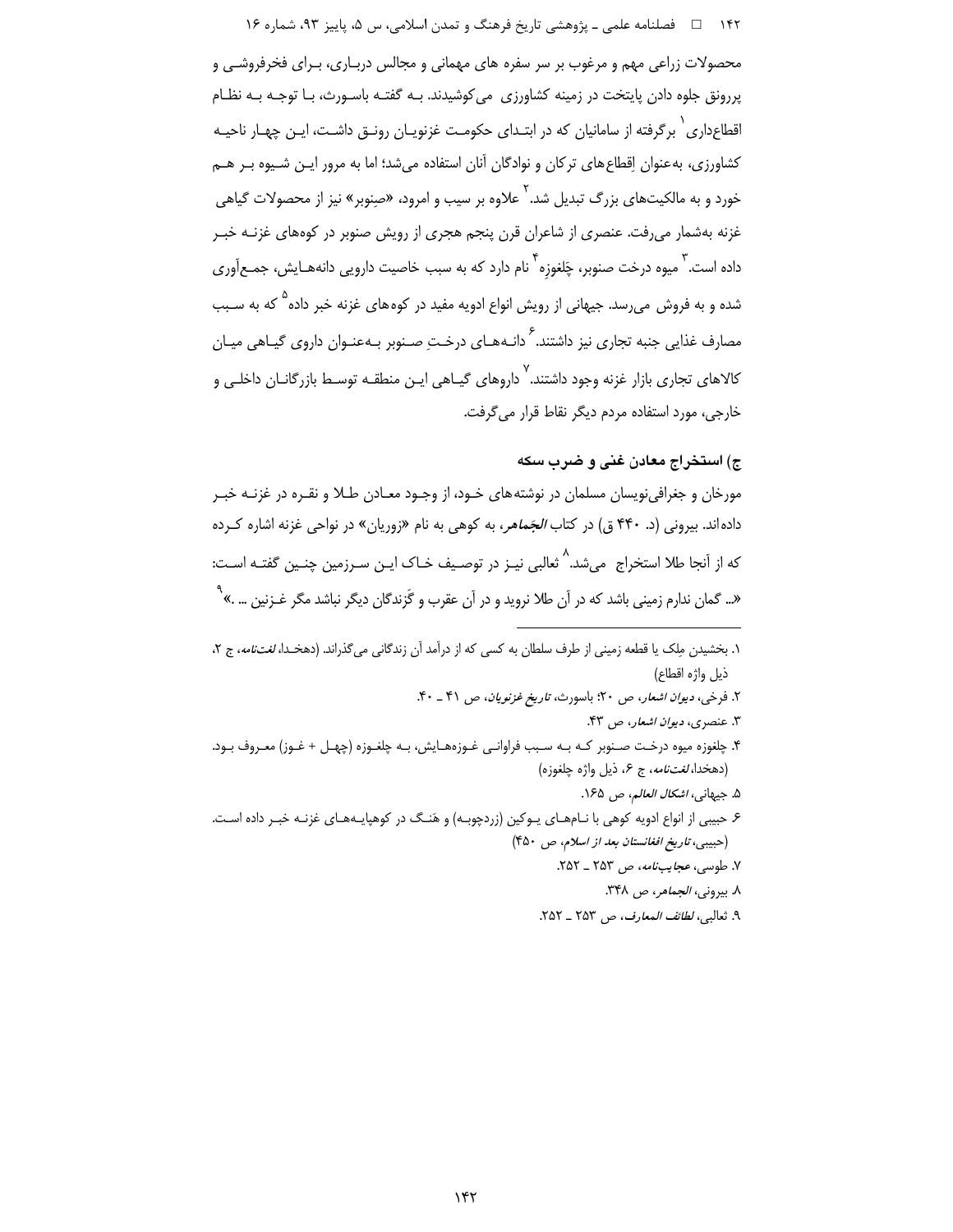اهمیت تاریخی و ساختار اقتصادی شهر غَزنه ... □ ١۴٣

در ترجمه کتاب *البَدء و التاريخ،* از وجود معدن<sub>ي</sub> به نام «خَشباج<sub>، »</sub>، در نواح<sub>،</sub> غزنه خبـ, داده شـده اسـت. <sup>\</sup> فرخی سیستانی شاعر دربار غزنه (د. ۴۲۹ ق) نیز به روشنی به وجود کوه طلا در غزنه اشاره کرده است:

بـدین ســیم روینــده و زرّ کــانے ، ۲ اگــر نيســتي كــوه غــزنين تــوانگر و در جای دیگر چنین آورده است:

زر روینــده پدیــد آرَد ازســنگ جبــال آ کوه غزنین ز پـی آنکـه ببخشـی ز مـراد

با توجه به قرار گرفتن غزنه میان کوهها، انواع معادن مانند طلا، نقره، مس و حتی آهـن در آنجـا وجود داشته است که به نظر میرسد در دوران سلطنت غزنویـان بـهویـژه سـلطان محمـود ومسـعود غزنوی، این معادن استخراج و بهعنوان بخشی از ثروتهای شاهی، در قلعههای حکومتی نگهداری و بیشتر صرف امور درباری می شد. همچنین می توان گفت وجـود ایـن معـادن، تـأثیر بـارزی در تولیـد سکهها و رونق اقتصادی شهر غزنه و توابع آنجا داشت. مبادلات پولی و ضرب سکههای طلا و نقره، نسبت به بزرگی یا کوچکی شهر و مناسبات اقتصادی متفاوت بود. گـزارش مورخـان مسـلمان ماننـد یمینی و گردیزی نشان میدهد، علاوه بر وجود معادن طبیعی در نواحی کوهستانی غزنه، شمش های طلا و نقره و اجناس قیمتی که بخش مهمی از غنائم بی شمار اراضی مفتوحه بهویـژه هنـد را شـامل میشدند نیز، پشتوانهای قوی برای خزانه و ضرابخانـه غزنـه بـهشـمار مـیآمدنـد. اسـتفاده از ایـن شمش ها در ضرب سکه، سبب بالا رفتن عیار آنها می¢ددید و موجب رونق بیشتر اقتصاد و تجارت در غزنه و شرق جهان اسلام میشد.<sup>۲</sup> در دوره حکومت سلاطین غزنوی، ضـرابخانـه ایـن سلسـله، در شهر «پَروان» قرار داشت. این شهر از توابع مهم غزنه و در شرق آن بود. در دوره حکومت سبکتگین (۳۸۷ \_ ۳۶۶ ق / ۹۹۷ \_ ۹۷۷ م.)، سكههای ضرب شده و رایج در غزنه با سكههای امپیران سیامانی تفاوت عمده داشت. این سکه ها از نظر وزن و اندازه با نمونه های کابلی تا حـد زیـادی مشـابه بـود و برخی نمادهای فرهنگی پیش از اسلام غزنه بر روی آنها ضرب می شـد. تحقیقـات تومـاس بـر روی

٢. فرخي، ديوان اشعار، ص ٣٩٣.

۳. همان، ص ۲۱۴.

۱. نویسنده در توصیف نواحی کرمان و سیستان و مُکران چنین آورده است: «… و سیستان هم مرز است با زمـین داور و رخج و بست و این نواحی هم مرز است با سرزمین غزنه و در ناحیهای که به نام خشباجی خوانده میشود، کان زر يافته شده و چاه حفر مي كنند و از خاك، زر بيرون مي آورند و … .» (شفيعي، *ترجمه البدء و التاريخ، ج ١، ص* ١٧١)

۴. بویل، *تاریخ ایران کمبریج،* ج ۵، ص ۱۵۷؛ محمدی، «نقش غنائم و ثـروتهـای هنـد در بنیـههـای اقتصـادی غزنويان»، *فصلنامه علمي تخصصي تاريخ*، ش ۴، ص ۱۲۲.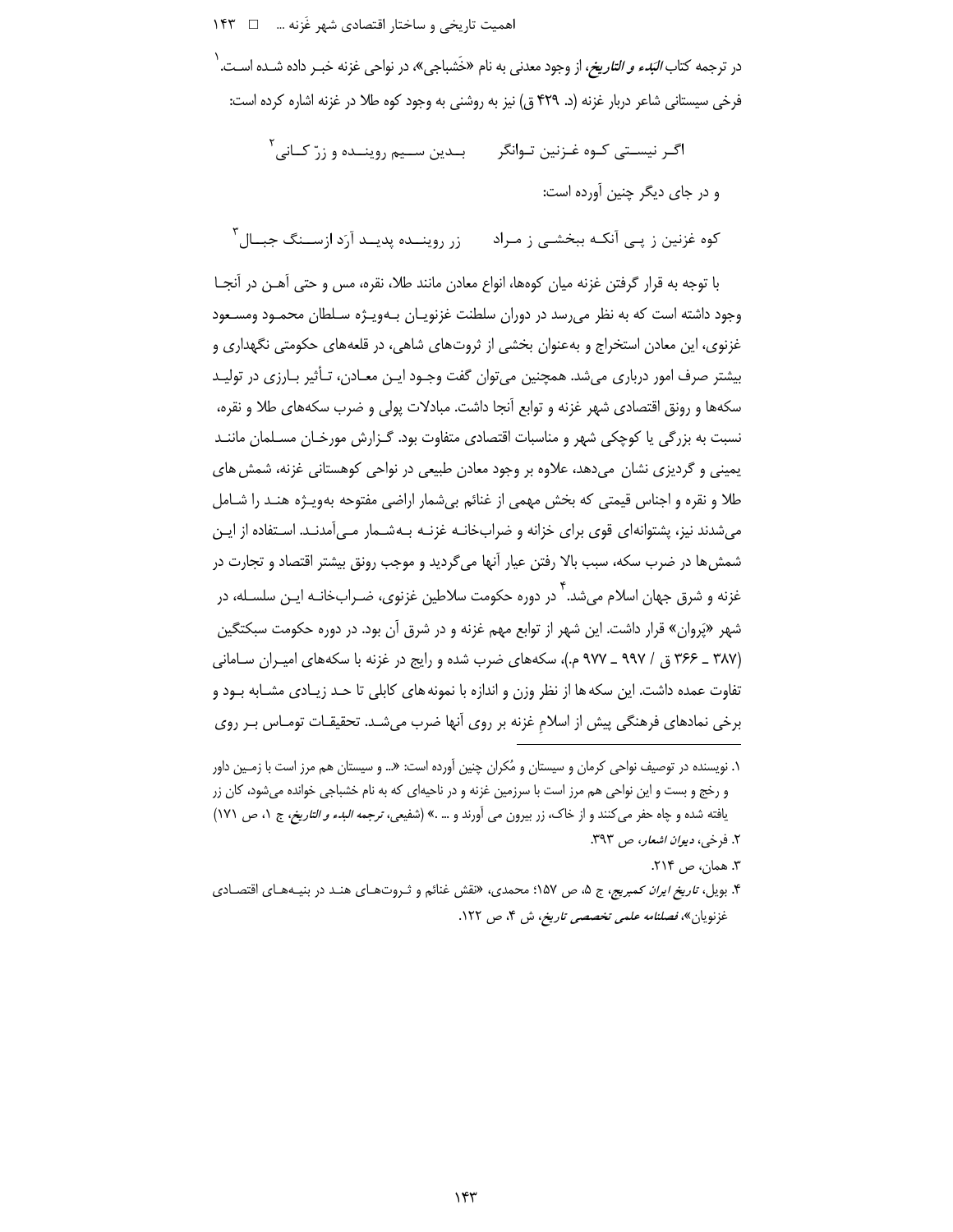۱۴۴ فصلنامه علمي ـ پژوهشي تاريخ فرهنگ و تمدن اسلامي، س ۵، پاييز ۹۳، شماره ۱۶

مسکوکات نقره نشان میدهد، عیار آنها بالاتر از سکههای سامانی بوده است؛ اما برعکس نظریه وی، لین پول معتقد است مس آمیخته با نقره، اغلب عیـار سـکههـا را در ایـن سـرزمین پـایین مـی آورد. می¤وان گفت نظر توماس، به دلایلی قابل قبولتر است؛ <sup>٬</sup> زیرا سرازیر شدن شمش های طلا و نقره و ثروتهای بیشمار هند، ضرابخانههای غزنه را تأمین می کرد. علاوه بر آن وجود معادن طلا و نقـره نیز در این مورد بسیار تأثیرگذار بود؛ در نتیجه فرمانروایان غزنه توانستند سکه های مسی با عیار بالا و قابل اعتباری به گردش بیندازند. به نظر می رسد که نقره به قدری زیاد بود کـه از مسـکوکات مسـی بهطور وسيع استفاده نمى شد.

# د) انواع خراج (ماليات)

خراج به بخشی از درآمدها و دارایی گفته میشد که به موجب قانون و بهمنظور اداره امور پایتخـت و توابع أنجا، توسط دستگاه دولتی از مردم گرفته می شد. نیـز بـه تمـام بخـش هـای اقتصـادی اعـم از تجــارت (دادوســتد، عــوارض تجــاري، تأســيس كــاروان٬سـراها و عــوارض راهــداري)، كشــاورزي (زراعت، صنایع دستی و دامداری) و صنعت (حرف و مشاغل) تعلق می گرفت. همچنین ممکن بود بـه شکل های گوناگون کاری، پولی و جنسی دریافت شود. و همواره بهعنوان یکبی از مهـمتـرین منـابع مالی حکومتها بهشمار می رفت. در روزگار حکومت غزنویان نیز، انواع خراجها وجود داشت. با شـروع فتوحات سلطان محمود و مسعود غزنوی به سـمت نـواحی شـمال ایـران و شـرق هندوسـتان، منبـع اقتصادی جدیدی برای غزنه ایجاد شد و آن، خراج اراضی مفتوحه و تحت سـلطه غزنویـان بـود. در واقع شاهزادگان و حاکمان این مناطق از خراجگزاران دربار غزنه بودند. آنان موظف بودند سـالیانه یـا ماهانه مقدار خراج معین شده را به سوی غزنه روانه کنند. دیوان استیفا، یکی از دیوان های مهم شـهر بود که نمونه ای از آن در دیگر شهرهای تابع پایتخت وجود داشت. این دیوان، همان دیوان خراج بود که شامل انواع خراج دریافتی از مردم میشد و وظیفه رسیدگی به امور مـالی کشــور و جمــع|َوری خراج را به عهده داشت.<sup>۲</sup> این خراجها بیشتر به خزانه دولتی سرازیر میشد، اما در رونـق و آبــادانی شهر بدون تأثیر نبود. غزنه، در کنار بغداد، زرنج و بخارا یکی از چهار مرکز قدرت در دوره اسلامی بود. بنابراین حاکمان غزنوی بخشی از ثروت های به دست آمده از فتوحات و همچنین مالیات های گرفته شده را صرف امور شهر و خدمات آنجا می کردند. باتوجه بـه فراوانـی انـواع مالیـات، تنهـا بـه مهمترين آنها اشاره مي شود:

١. باسورث، تاريخ غزنويان، ص ۴٣ ـ ۴٢. ۲. بیهقی، *تاریخ بیهقی، ص ۱*۲۹.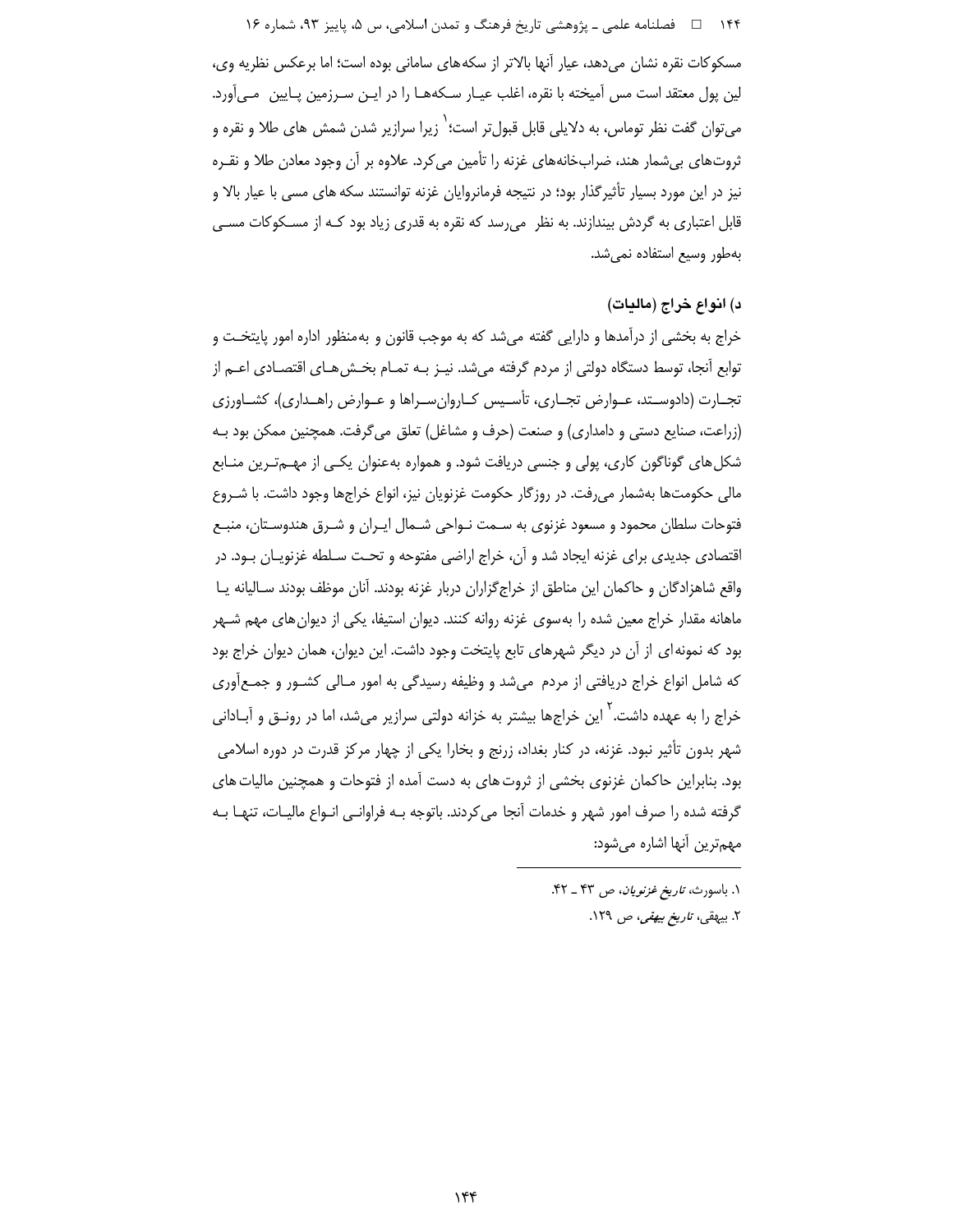**١. مال الرعايا (ماليات مردمي):** يرداخت خراج توسط رعايا يكي از منابع مالي براي سلاطين و حاکمان بهشمار میرفت. بیهقی با ذکر دو واژه اَعیان و رعایـا، ایـن دو گـروه اجتمـاعی را از هـم متمایز کرده است. رعایا شامل شهروندان، زمین داران روستایی، پیشهوران، کارگران و خـدمتکاران شهر غزنه و همچنین دیگر اهالی شهرها و روستاهای تابع آنجا بود. این طبقه موظف به پرداخـت خراج بودند که به صورت سالیانه و شاید ماهیانـه از آنـان گرفتـه مـیشـد. از آنجاکـه ایـن گـروه اجتماعی، بیشترین جمعیت جامعه را شامل می¢ددید، بهعنوان منبع درآمد، تـأمین نیازهـای مـالی حکومت و نیروی انسانی، همواره مورد توجـه حاکمـان و عـاملان شـهر بودنـد.<sup>\</sup> گـرفتن خـراج و هدایای نقدی و جنسی از کشاورزان، بازرگانان، وکیلان، توانگران ٔ و … برای حکومت و درباریــان آن چنان حیاتی بود که خواجه حسـن میمنـدی (د. ۴۲۳ ق) وزیـر دربـار سـلطان محمـود غزنـوی (حک: ۴۲۱ \_ ۳۸۸ ق / ۱۰۳۰ \_ ۹۹۸ م.)، اين ضربالمثل را به کار مے برد: الخَـراج الخُـراجُ اَداوُهُ دَواؤُهُ. یعنی پرداخت مالیان ریشه هزار درد است و گذراندان (پـرداختن) آن داروی آنسـت. منظـور وی از ضربالمثل این بوده که مالیات یکی از مهمترین ارکان اقتصادی شهر غزنه بهشمار می رفته و تنها در موارد خاص مانند بروز حوادث و بلایای طبیعی، سرقت اموال و همچنـین مشـکلات اقتصـادی ۔<br>فراوان بر آنان بخشیدہ مے شد.

۲. خراج اراضی مفتوحه و باج ها و هدایای حاکمان و شاهزادگان دستنشانده: خراج ایالت ها و مناطق متصرفی و همچنین گاهی هدایا و پیشکش های ارسال شده توسط حاکمان مغلـوب خـوارزم، سیستان و بهویژه راجهها و شاهزادگان هندی، از دیگر منابع درآمـد شـهر غزنـه بـهشـمار مـی رفـت. حاکمـان تحــتالحمايــه حکومــت غزنــه، حکومــتهـاى برخــى نــواحى زيـر پوشــش اميراتــورى، شاهزادهنشین های ماورای جیحون، خوارزم، ختلان و چَغانیان، خراج سالیانه خود را به نام مال ضمان یا مال مواضعه به معنی خراج مقرر بر طبق قرارداد یا توافق، میپرداختنـد.<sup>۴</sup> هرچنـد خـراج و مالیـات ایالت ها و شهرهای مفتوحه، نه نظم خراج و مالیات مرسوم ایالت هـای تابعـه در امپراتـوری ایـران را داشت و نه از نظر ارزش و حجم قابل مقايسه با غنائم جنگي بود؛ نمي توان از خراج يا ماليات نامنظم ولي چشمگير نواحي هند چشمپوشي نمود. البته نظم خراج مُلتان نسبت بـه ديگـر شـهرهاي شـمال

۲. بیهقی، *تاریخ بیهقی*، ص ۴۲۱.

۴. قمی، *تـاریخ قـم، ص* ۱۴۹؛ نـوع پسـند، «سیاسـتهـای اقتصـادی نظـامهـای حکومـت سـامانی و غزنـوی»، پژوهشنامه تاریخ اجتماعی و اقتصادی، پژوهشگاه علوم انسانی، سال دوم، ش ۲، ص ۱۱۰.

١. همان، ص ۴۴ و ٣٣٨.

۳. نظامی عروضی ، *چهار مقاله*، ص ۱۹ \_ ۱۸.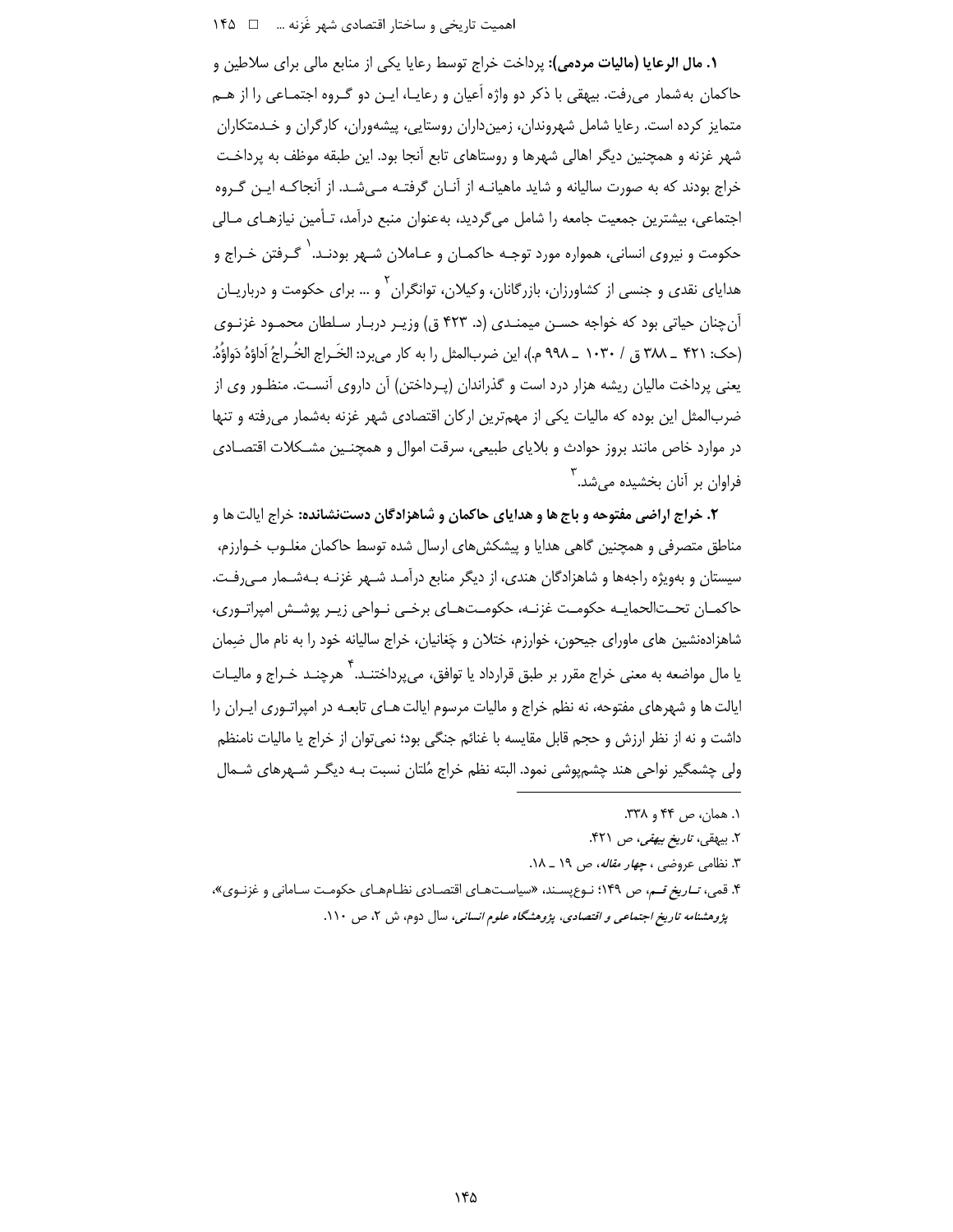۱۴۶ فصلنامه علمي ـ پژوهشي تاريخ فرهنگ و تمدن اسلامي، س ۵، پاييز ۹۳، شماره ۱۶

هند، سلاطین غزنوی را قادر ساخته بود تا خراج مقرر آنجا را منظم دریافت کنند.<sup>\</sup> «اتـاوت» خراجـی بود که بیشتر از ممالک مفتوحه گرفته (می شد. در تاریخ یمینی از این نوع خراج نام برده شـده اسـت. پس از تصرف اراضی سرزمین هند، شاهزادگان و امیران هندی موظف شدند «اتاوتی معینـی» یعنـی خراج توافقی و مشخص شدهای را به خزانه غزنه ارسال کنند. <sup>٬</sup> این خراج هـا صـرف امـور گونـاگونی مانند زیباسازی و مرمت شهر، احداث کاروانسرها، مکان های عام المنفعه، کاروانسـراهای شـهری و میان راهی، امنیت و بهبود جادهها، رونق کشاورزی و پرداخت حقوق و مواجب کارکنان میشد. <sup>۲</sup>

نكته قابل توجه اينكه بهطور دقيق نمى توان تمايز يرداخت منظم يـا نـامنطم خـراجهـايي را كـه شاهزادگان هندی به غزنه میفرستادند و غارتهای به دست آمـده از سـفرهای جنگـی را مشـخص کرد؛ زیرا در دوره نخست حکومت غزنویان، دیوان ویژه یا سازمان ثابتی در هند شمالی وجود نداشت در نتیجه، درآمدهای رسیده از آن نواحی نامنظم بود. نیروهای نظـامی اغلـب تنهـا وسـیله گـردآوری خراج در هند بودند و پرادخت آن معمـولاً در قراردادهـای صـلح بـین سـلطان و شـاهزادگان بسـته می شد. ۳ برای نمونه فیل ها یکی از غنائم جنگی بود که بهعنوان بخشی از شرایط صلح در جنـگ۱هـا یا فتوح، نصیب سلاطین غزنوی می شد. برخی حاکمان دست نشانده یا خراج گذار نیز به مناسبت های گوناگون، فیل هایی را بهعنوان هدایای درباری به آنان اهدا می کردند.<sup>۵</sup>

٣. خراج اراضی کشاورزی و محصولات زراعی: یکی دیگر از منابع مالی که اقتصاد شهر غزنه را رونق میبخشید، خراج و مالیات بر زمین ها و فرآورده های کشاورزی بود که عـلاوه بـر غزنـه، در آن قسمت از امپراتوري غزنوي، كه بهطور مستقم زير نظر حكومت دولت غزنـه بـود، وضـع مـي شـد و عاملان حکومتی، مامور جمع آوری و ارسال آنها به دیوان پایتخت بودنـد. احتمـالا غیـر از ایـن گونـه مالیات های مرسوم، باج های متعدد کوچک تر نیز وجود داشت، مانند مالیاتی که بر آذوقه می بستند که البته اطلاعات دراینباره اندک است.

- ۲. جرفادقـاني، *ترجمـه تــاريغ يمينــي، ص ۳*۱۲؛ انـوري، «ديــوان اسـتيفا در حكومـت غزنويـان و سـلجوقيان»، فصلنامه بررسی مای تاریخی، ش ۴۹.
	- ۳. بیهقی، ص ۳۰۸؛ کیانی و کلاریس، *فهرست کاروان سراهای ایران*، ج ۰، ص ۴ و ۲۵۲.
- ۴. یمینی و گردیزی وقتی از سـفرهای جنگـی سـبکتکین، محمـود و مسـعود غزنـوی بـه هنـد سـخن مـی6وینـد، از قراردادهای صلح بین آنان و شاهزادگان هندی نیز فراوان سخن گفتهاند. (گردیـزی، *زیـن الاخبـار*، ص ۳۹۹ و ۴۰۲: جرفادقاني، ترجمه تاريخ يميني، ص ٣٨٤ ـ ٣٨۴)
	- ۵. همان، ص ۳۸۶؛ گردیزی، زین الاخبار، ص ۴۰۲ \_ ۳۸۷.

١. بيهقى در سراسر كتاب خود، بارها از عزل و نصب حاكمان ملتان و تسلط كامل سلاطين غزنوى بـر آن منطقـه سخن گفته است. (گردیزی، زین الاخبار، ص ٣٨٨)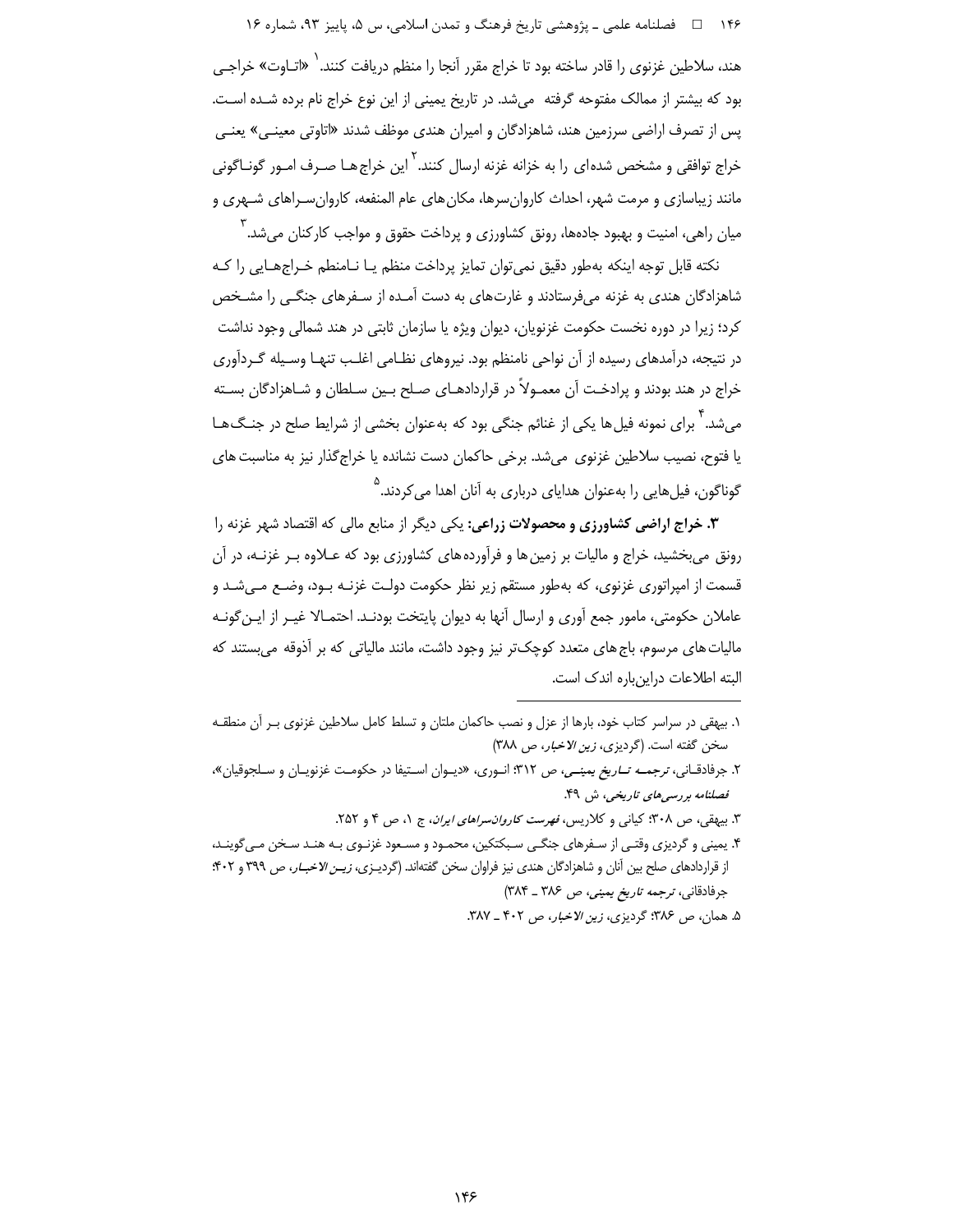ه) سراز بر شدن غنائم و ثروتهای سرزمینهای مغتوجه به غزیه و تأثیر آن بر ساختار اقتصاد شهر می توان گفت همه منابع مالی دربار غزنه یک سو و ثروتها و غنائم حاصل از فتوحات سـویی دیگـر. محمود غزنوی پس از تصرف خراسان، خـوارزم و سیسـتان دسـت بـه یـارهای فتوحـات در هنـد زد. این لشکرکشی ها نهتنها ثروتی سرشار از غنائم و ثروتهـای را نصـیب وی و سـیاهیانش گردانیـد بلکه، سرازیر شدن آنها به غزنه، یکی از ارزشمندترین منابع مالی شهر را رقم زد. جغرافـی;ویســان مسلمان، پیش از روزگار غزنویان از خرید و فروش بَرده در بازارهای تجاری غزنه سخنی نگفتهاند؛ اما با حضور سلاطین غزنوی در این شهر و آغاز کشورگشایی آنان، عــلاوه بـر ورود غنــائم جنگــی و ثروتهای فراوان، «تجارت برده» نیز رونق یافت. سلاطین غزنه در جنگهای متعدد، اف اد بسیاری را از شهرهای مفتوحه به اسـارت مـی گرفتنـد و از آنـان در مشـاغل گونـاگون اسـتفاده مـی کردنـد؛ به گزارش بیهقی، «سلطان محمود هر کجا مرد یا زنی در صناعتی استاد می بـافتی، أنجـا (غزنـه) میفرستادی». ٰ چه بسا سلاطین از این طبقه اجتماعی جدید در غزنه نهایت بهره را می بردند؛ زیرا در میان آنان تعدادی افراد ماهر در فنون مختلف بودند که در ساخت کاخ ها، بناها و موارد دیگر به صورت رایگان به کار گرفته می شدند و دولت مجبور نبود از خزانه شهر، حقوقی به آنان اختصـاص دهد. بنابراین این نیروی کار رایگان در حفظ ثروت خزانه، تولید محصولات مختلـف کشـاورزی و صنعتی بسیار مؤثر بود.

حضور بردگان و تجارت برده در غزنه و توابع آنجا، منبع اقتصادی و تجـاری مهـم و جدیـدی را برای این شهر بهویژه درباریان ایجاد کرد. <sup>٬</sup> آنان در گروههای متعدد وارد بازارهای غزنـه و شـهرهای تابعه شده و باعث رونق داد و ستد و بهطور كلبي اقتصـاد شـهر مـيشـدند. افـراد زيـادي در جريـان جنگ های متعدد از شهرهای مختلف مفتوحه ماننـد سـمرقند، خـوارزم، هنـد … بـه شـهر غزنـه وارد می شدند که از آنان در وظایف گوناگون استفاده می شد.

یکی از نواحی مهم در سرحدات شمال خراسان که مـورد توجـه حاکمـان غزنـه قـرار گرفـت، ولايت ثروتمند و پر منفعت خوارزم بود. ضميمه شدن اين ولايت در سال ۴۰۸ هجري بـه قلمـرو غزنه، تأثیر چشمگیر در شکوفایی اقتصاد و تجارت و بهبود کشاورزی آنجا داشت. منطقـه خـوارزم در طول تاریخ نقش مهمی در مسایل سیاسی ایران و ماوراءالنهر ایفـا کـرد و از نظـر اقتصــادی و نظامی نیز حائز اهمیت فـراوان بـود. مجـاورت ایـن منطقـه بـا رود جیحـون موجبـات پـر آبـی و حاصلخیزی اراضی آن در اطرف سفلای رود را فـراهم آورده بـود. در ایـن منطقـه نظـام آبیـاری

> ۱. بیهقی، *تاریخ بیهقی*، ص ۲۴۳. ٢. بويل، *تاريخ ايران كمبريج*، ج ۵، ص ١۵٧.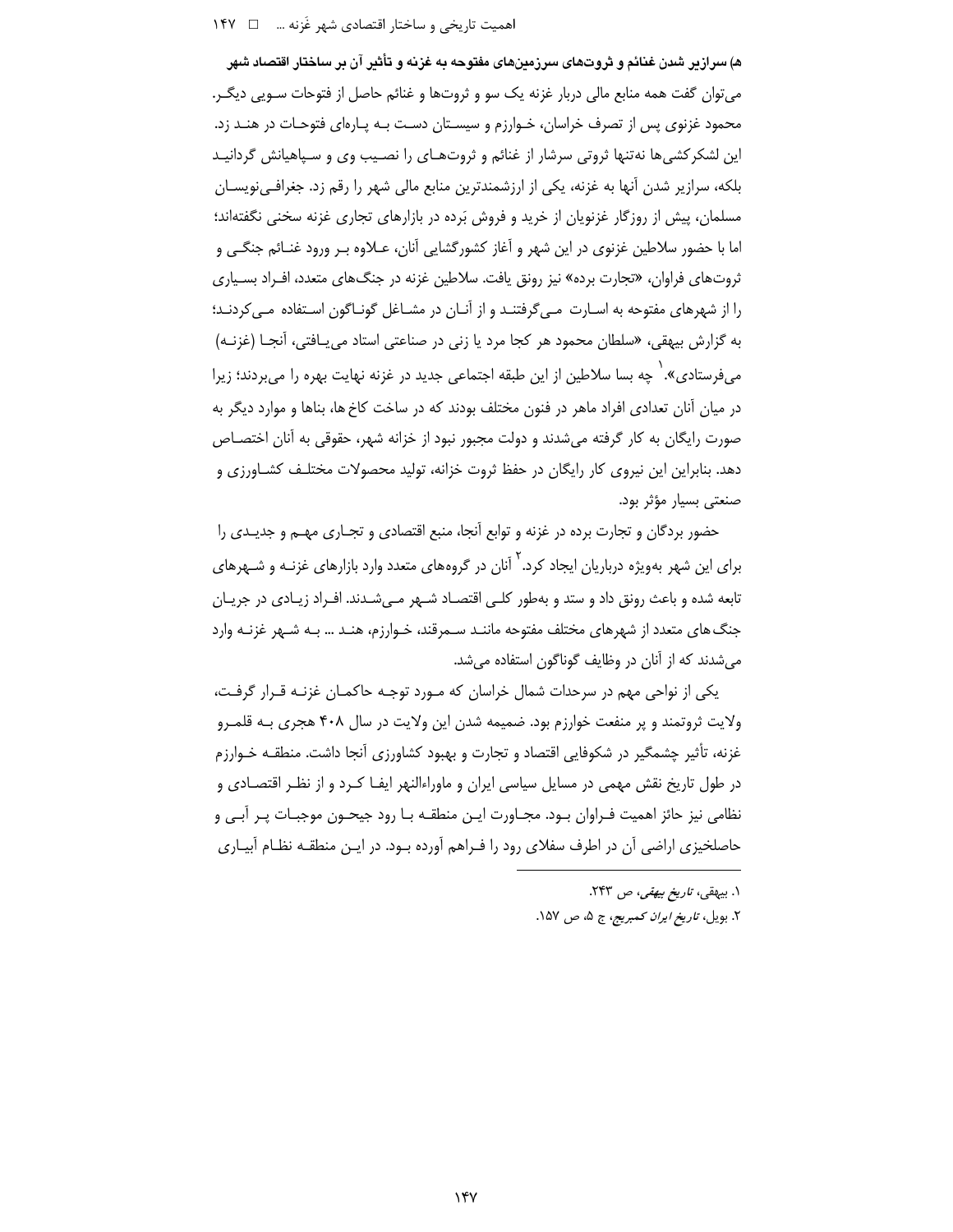۱۴۸٪ ه اسلنامه علمی ـ پژوهشی تاریخ فرهنگ و تمدن اسلامی، س ۵، پاییز ۹۳، شماره ۱۶

پیچیدهای با نهربندی های لازم برای استفاده از آب های جیحون علیا ایجـاد شـده بـود. ٰ بنـابراین می توان گفت کشاورزی پیشرفته این منطقه و نظام آبیاری آنجا در رونق کشاورزی غزنه مؤثر بود. گفته شد که تا پیش از غزنویان، این شهر از نظر کشاورزی، پیشرفت چندانی نداشت، امـا حضـور غزنویان در این شهر و فتوحاتی که در دیگر نواحی ازجمله خراسان و خوارزم انجـام دادنـد، سـبب شد تا باغداری و زراعت بیشتر مورد توجه قرار گرفته و آشنایی با سیستم آبیاری و نهربندی ها، کار کشاورزی را برای اهالی غزنه آسان تر کرد.

قرار گرفتن بر سر راه کاروان های تجاری نیز موقعیت بازرگـانی مناسـب و درآمـد و سـود مـالی فراوانی را نصیب خوارزم می کرد. بنابراین خوارزم با داشتن راههای آبی در زیر شاخههـای جیحـون و موقعیت عالی تجاری از اهمیت خاصی در قرون میانـه برخـوردار بـود.<sup>۲</sup> وضـع جغرافیـایی خـوارزم و قرار گـرفتن آنجـا در تلاقـي راههـاي ارتبـاطي چـين، ايـران و هندوسـتان، موجـب جـذب ذخـاير و محصولات دشت ها و جنگل های سیبری و اورسـیا و اورال و ولگــا مــی گردیــد. <sup>۳</sup> تجــار خـوارزمی در تجارت با اروپا ماهر بودند و حضور آنان در بازارهای قلمرو غزنه، نقش مـؤثری در مبادلـه کالاهـای اروپایی و تولیدات محلی غزنه ایفا می کرد. موقعیت تاریخی، رونق اقتصادی و زمـین هـای حاصـلخیز اَنجا، حاکمان غزنه را که اشتهای سیری ناپذیری برای پول و برده و ادوات جنگ<sub>،</sub> ` داشتند، بـهسـوی این منطقه جذب کرد تا بتوانند در پرتو مواهب این ناحیه، به آبادانی و وسعت پایتخت خـود بپردازنـد. علاوه بر آن، فتح خوارزم<sup>۵</sup> نیز بردگان بسیاری را روانه بازار غزنه کرد. بعضی از آنان به عنوان نیـروی جنگی و کار، وارد سپاه غزنه و دستگاههای دولتی شده <sup>۶</sup> و بعضی دیگر بهعنوان برده راهی بازارهـای بردهفروشی میشدند. تاجران برده از سراسر مشرق عالم اسلام برای این نوع تجـارت، متوجـه غزنـه میشدند و آمدن آنان سبب رونق بازارها و تجارت این شهر می گشت.

غنائم و ثروتهای هند، در مقایسه با دیگر منابع درآمدی مذکور نـه تنهـا از نظـر حجـم و ارزش بسیار درخور توجه بود، بلکه از جنبه تنوع راهگشـای بسـیاری از مشـکلات مـالی دربـار غزنـه شـد.

١. اصطخرى، مسالك و ممالك، ص ٢٣٣؛ همچنين بنگريد به: ص ٢٣٨ ـ ٢٣۵؛ مقدسى، همان، ص ٣٢٥ ـ ۴٢٣.

۲. همان، ص ۴۱۳ ـ ۴۱۲؛ برای اطلاعات بیشتر در این زمینه بنگرید به: لسترنج، *جغرافیای تاریخی سـرزمین هـای* خلافت شرقی، ص ۴۸۶ \_ ۴۸۰.

۳. مبین، «دلایل و چگونگی تصرف خوارزم توسط غزنویان»، *پژوهشنامه تاریخ*، سال سوم، ش ۱۴، ص ۱۳۳.

۴. باسورث، ت*اریخ غزنویان*، ج ۲ \_ ۱، ص ۱۲۰.

۵. گردیزی، ت*اریخ گردیزی*، ص ۳۹۶.

۶. جرفادقانی، ترجمه تاریخ یمینی، ص ۳۷۵ ـ ۳۷۴: عنصری، دیوان عنصری، ص ۱۲۴ ـ ۱۲۳.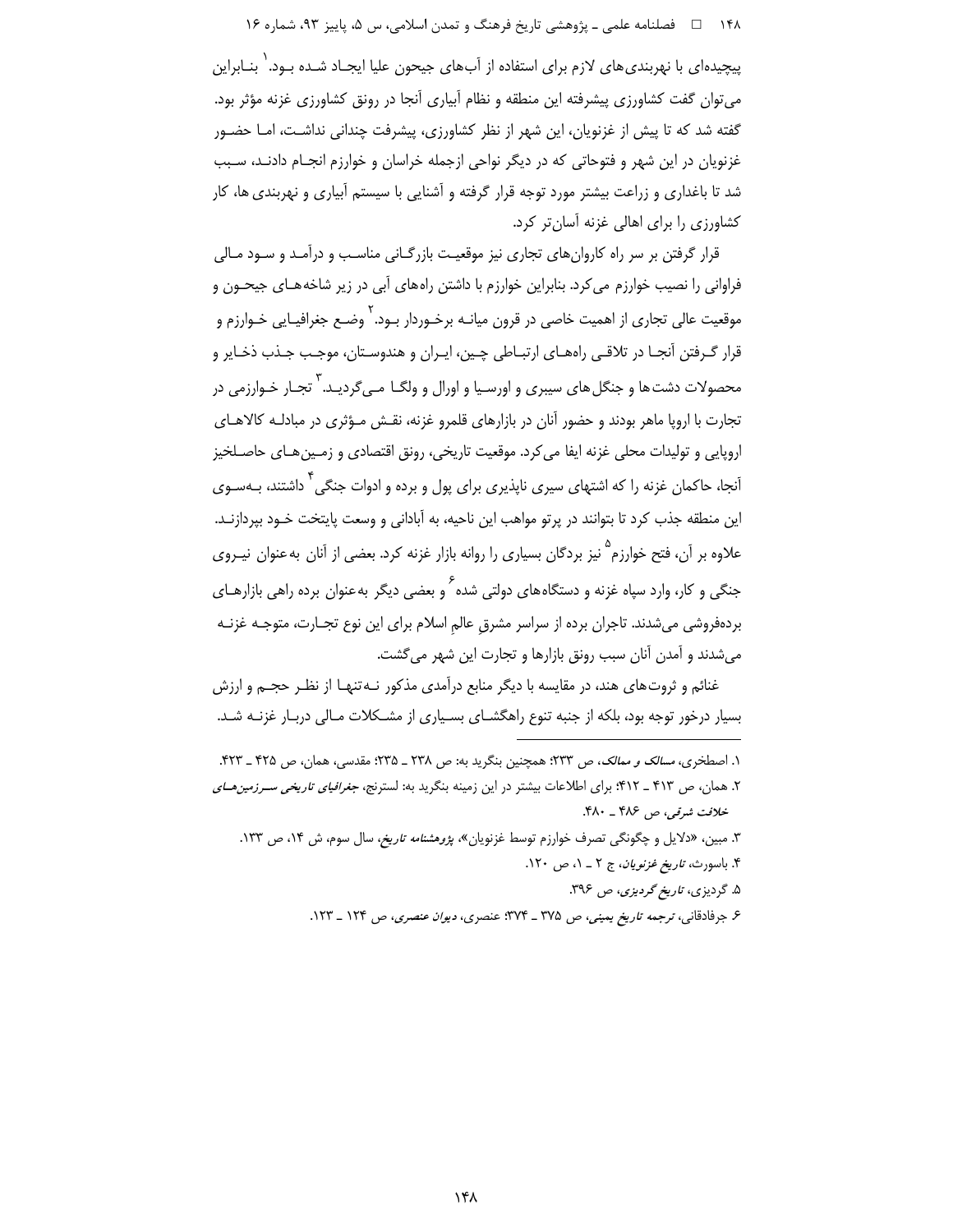اهمیت تاریخی و ساختار اقتصادی شهر غَزنه ... □ ١۴٩

حاکمان غزنه از ایـن غنـائم در زمینـه هـای گونـاگون تجـارت و بازرگـانی، معمـاری و شهرسـازی، ِيرداخت مواجب کارکنان دولت، ضرب سکه و پشتوانه اقتصادی آن بهره می *گ*رفتند. <sup>(</sup>

حال سؤال اینجاست که ورود این غنائم متنوع چگونه به چرخه اقتصادی شهر غزنه و دیگر توابع آنجا رونق میبخشید؟ بخشی از ثروتهای وارد شده به غزنه که شامل برده، شمش های طلا و نقـره بتکدههای هندوستان، سنگ ها و اشیای قیمی و انواع پارچه بود، باید به پول نقد تبـدیل مـی شـد تـا مورد استفاده مردم قرار گیرد. در همین زمان پای تجار و سوداگران به میـان کشــیده شـد و آنــان بــا خرید این اقلام و وارد کردن آنها به بازار، چرخه داد و ستد را فعال کرده و به اقتصاد رونق بخشـیدند. معیران و نقادان غزنه نیز در تبدیل شمش ها و سنگ های با ارزش به انـدازههـای قابـل دادوسـتد در بازار، نقش اصلی را ایفا می کردند. اینکه در بعضی منابع از سرازیر شدن تاجران و سوداگران بـهسـوی شرق و رونق گرفتن بازراهای غزنه سخن گفته شده، اشاره به همین موضوع دارد. این سوداگران تنها به بازارهای داخلی اکتفا نمی کردند، بلکه همراه سیاه میشدند و آذوقه آنان را تأمین می کرنـد و پـس از پیروزی غنائم آنان را میخریدند و با حضور خود، چرخه اقتصادی را رونق مــ<sub>،</sub>دادنـد. <sup>۲</sup> هـر یـک از اصناف بازارهای غزنه، نامهای گوناگونی داشتند. بازار گوهرفروشان محل خرید و فروش سـنگ۱هـا و گوهرهای قمیتی و متنوع و تبدیل آنها به وجه نقد بود.<sup>۳</sup>

با توجه به حمله های مکرر سلاطین غزنوی به هند، حجم بیشتر این اسپران و بردگان را هندیان تشکیل میدادند. ارائه آمار اسپرها و بردگان جنگی توسـط مورخـان، حـاکی از اهمیـت فـراوان ایـن موضوع برای حکومت وقت است. گردیزی، به غنائم سفر جنگی قَنّوج در سـال ۴۰۹ ق اشـاره کـرده است. او تعداد بردگان این جنگ را پنجاه و سه هزار نفر ذکر کرده که نـامقبول بـه نظـر مـې رسـد. <sup>۴</sup> یمینی نیز هنگام گزارش غنائم آن جنگ، در مورد بردگان آورده است کـه محمـود غزنـوی پـس از بازگشت از فتح قَنَّوج هند، آنقدر برده و اسير آورده بود كه «كوچه و بازار غزنه بر آنــان تنــگ شــد و خوراک و پوشاک آن نواحی به ایشان کفایت نکرد.»<sup>۵</sup> حضور آنان در غزنه، سـبب شـکوفایی تجـارت

۱. محمدی، «نقش غنائم و ثروتهای هند در بنیههای اقتصـادی غزنویـان»، *فصـلنامه علمـی تخصصـی تـاریخ،* سال یک، ش ۴.

۲. باسورث، *تاریخ غزنویان*، ج ۲ \_ ۱، ص ۱۱۸. محمدی، «نقش غنائم و ثروتهای هنـد در بنیـههـای اقتصـادی غزنویان»، *فصلنامه علمی تخصصی تاریخ*، ش ۴، ص ۱۲۲.

۳. صدیقی، *جغرافیای تاریخی شهرهای آریانا*، ص ۱۰۵.

۴. گردیزی، زین الاخبار، ص ۳۹۹.

۵. جرفادقانی، ترجمه تاریخ یمینی، ص ۳۸۶.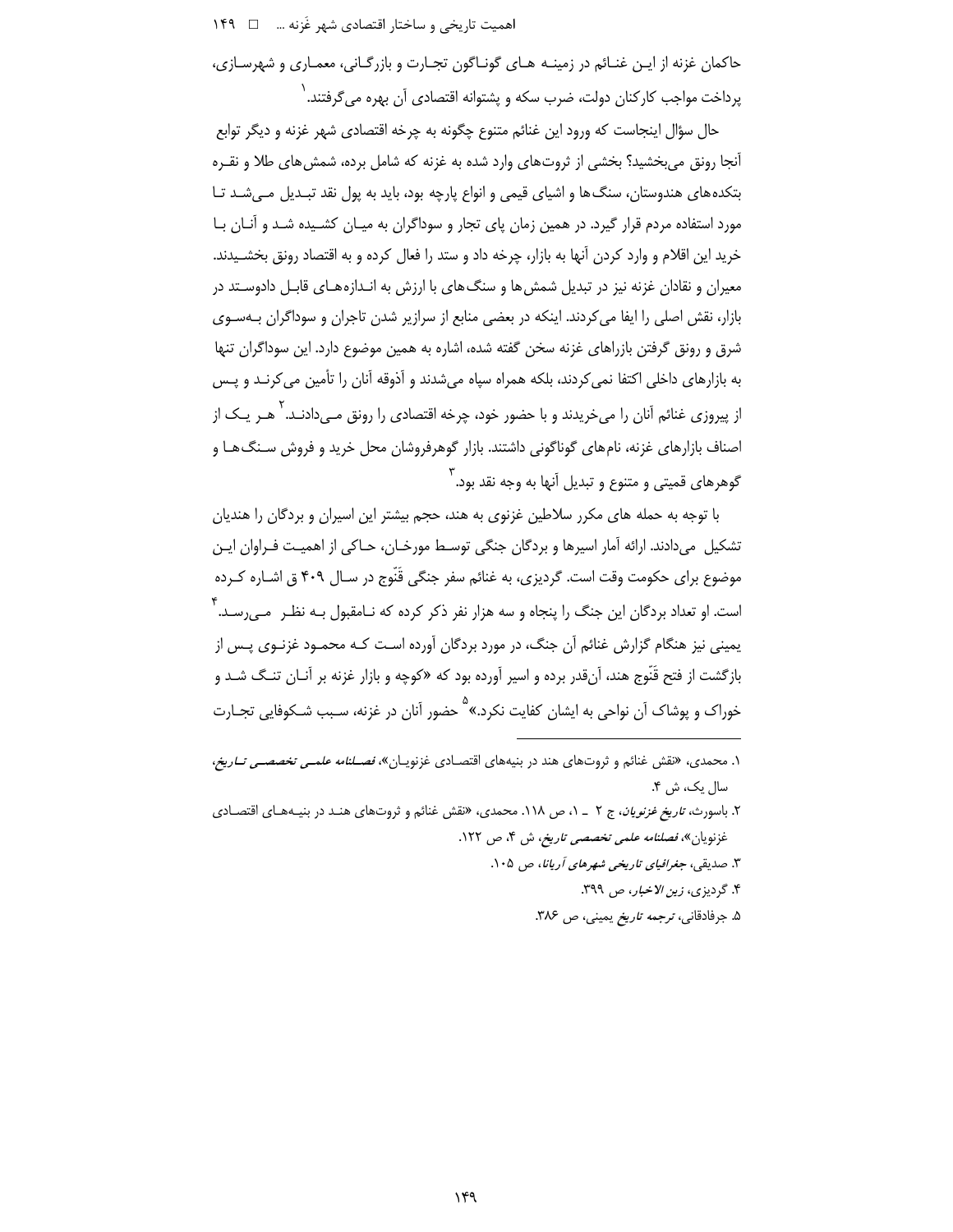۱۵۰ هـ المسلسلمه علمي ــ پژوهشي تاريخ فرهنگ و تمدن اسلامي، س ۵، پاييز ۹۳، شماره ۱۶

برده شد و بازار برده فروشی فراوانی در غزنه و دیگر توابع تأسیس گردید و این امر عامل دیگـری در تحـرک بخشـی بـه بازارهـا و حضـور کـاروانِهـای تجـاری در آنجـا بـود. پـس از تجـارت بـرده، «تجارت فیل» از دیگر ارکان اقتصادی غزنه بهشمار می رفت. سلاطین غزنوی فیل را به شـیوههـای مختلف از کشور همسایه خود یعنی هند، به دست می]وردند. <sup>\</sup> برای نمونه تجارت ایـن حیـوان میـان یکی از شهرهای هند، به نام لَهاور (لاهور کنونی) <sup>۲</sup> با غزنه رواج داشت. <sup>۳</sup> پادشاهان و شاهزادگان هند طی قرارداد صلح با غزنویان، متعهد به فرستادن تعدادی فیل به دربـار آنــان بودنــد. فیــل، چهارپــای سلطنتي ارزشمند و مفيد بود و يـک پــنجم آن بــهعنــوان غنيمـت جنگــي ســهم ســلطان مــيشــد. ٔ این مطلب نشان دهنده این است که فیل ارزش مادی و نظامی بسـیار زیـادی بـرای سـلاطین غزنـه داشت؛ به طوری که برای نگهداری آنها، فیل خانـه هـای مت*ع*ـددی را در شـهر غزنـه و سرتاسـر ایـن سرزمین احداث نمودند سپس، برای پرورش و تربیت این حیوان، شغل دولتی فیل بـانی ایجـاد شــد.<sup>2</sup> «حیوانات نمایشی» نیز ازجمله کالاهای موجود در بازارهای غزنه بودند. شاهزادگان چـین و هنــد در گذشته، بوزینه هایی تربیت می کردند که کارشان کشف زهر در خوراکی ها و آشامیدنی ها بود. علاوهبر آن در کارهای تفریحی، همچون بند بازی و دلقک بازی نیز استفاده میشدند. این حیـوان بـهعنـوان .<br>کالای تجاری، در بازارها وجود داشت و گاه به عنوان هـدایای دربـاری از سـوی شـاهان کشـورهای مغلوب به سلطان اهدا می شد. <sup>۶</sup> مهتر رشید فرستاده دربار غزنــه در روزگــار ســلطنت ابــراهیم غزنــوی (حـک: ۴۹۲ \_ ۴۵۱ ق / ۱۰۹۹ \_ ۱۰۵۹ م.)، در دیـدار خـود بـا مَلکشـاه سـلجوقي، از بوزینـههـای تربیتیافتهای در غزنه خبر داده که سبب حیرت ملکشاه شد.<sup>۷</sup>

برخي غنائم و ثروتهاي غارتشده از هند مانند سنگ ها قيمتي، اجنـاس نفـيس، مجسـمههـا و مصالح باقی مانده از معابد آن سرزمین، در معماری و شهرسازی حکومت، همچنین تـزئین و آراسـتن بناهای غزنه بهویژه کاخهای دولتی بسیار مؤثر بودند. مورخان و ادیبان آن دوره، در مـورد اسـتفاده و

- ۱. بيهقى*، تاريخ بيهقى، ص* ۴۴۳.
- ۲. لاهور هم اکنون از شهرهای پاکستان و مرکز ایالت پَنجاب است. این شهر پس از کراچی دومین شـهر بـزرگ ياكستان محسوب مي شود.
	- ٣. طوسی، *عجایبنامه*، ص ٢۶۵.
	- ۴. بویل، *تاریخ ایران کمبریج*، ج ۵، ص ۱۵۷.
	- ۵. جرفادقانی، ترجمه ت*اریخ یمینی، ص ۳۸۸*؛ گردیزی، *زین الاخبار*، ص ۴۰۲ \_ ۳۸۷.
		- ۶. مسعودي، *مروج الذهب*، ج ١، ص ١٩٣.
		- ٧. فخر مدبر ، *آداب الحرب والشجاعه*، ص ١۵٣.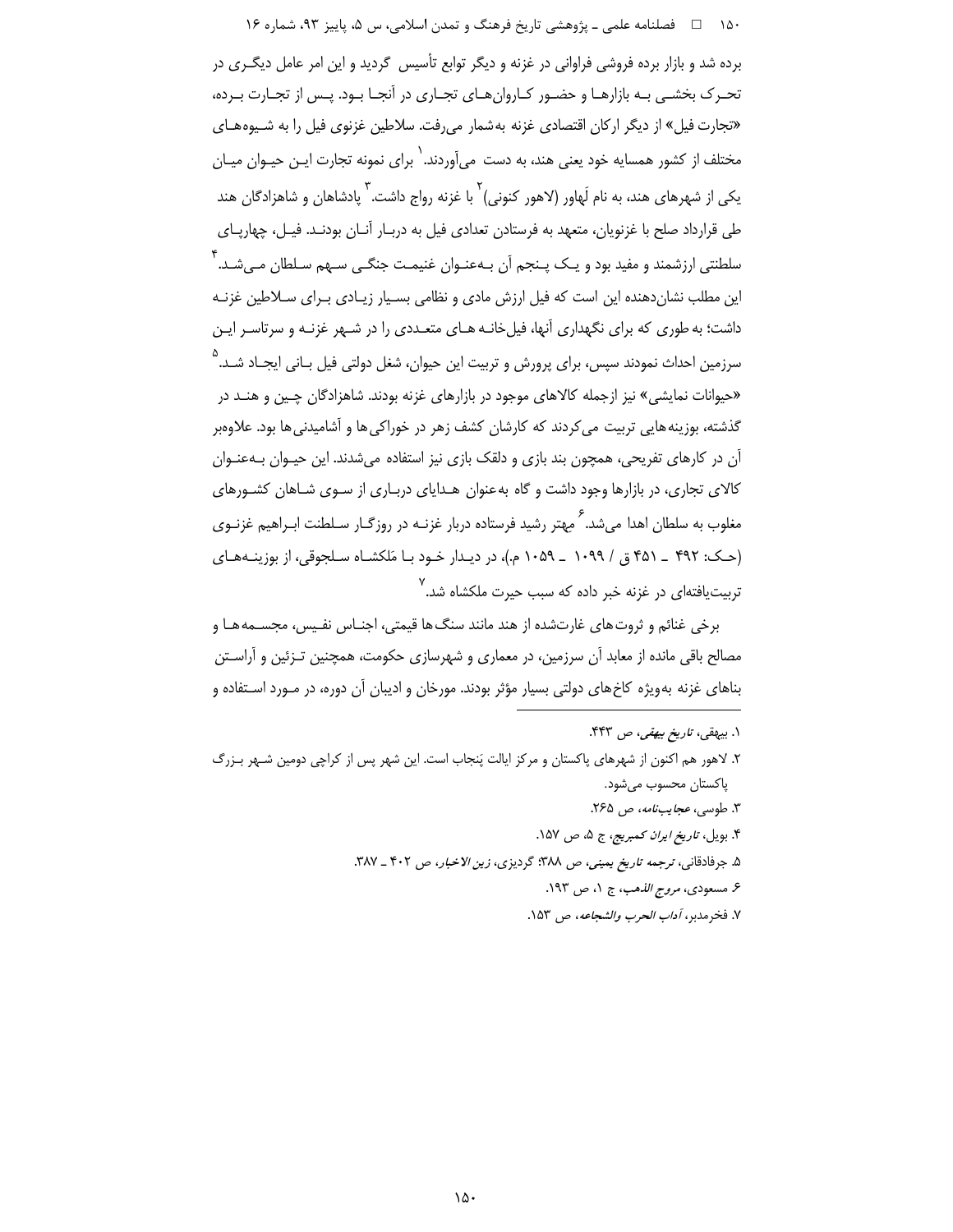## اهميت تاريخي و ساختار اقتصادي شهر غَزنه ... □ 1۵۱

بهره گرفتن از غنائم و ثروتهای هند در آبادانی و زیباسازی شهر غزنه، سـخنِ هـا گفتـهانـد. ٰ بـرای نمونه سلطان محمود از غنائم سفر جنگی خود به قُنُوج و مَهره، در ساخت و تزئین مسجد جامع غزنه استفاده کرد. رونق و شکوفایی حیات اقتصـادی غزنـه در دوره اسـلامی، مرهـون جایگـاه سیاسـی و فرهنگی این شهر در میان دیگر شهرهای جهان اسلام و حتی خارج از آن بود.

### نتىحە

غزنه در دوره اسلامی و حتی پیش از آن، از نظر جغرافیایی، سیاسی و اقتصـادی مهــم و قابــل توجـه بود. این شهر در زمان حاکمان غزنوی، یکی از شهرهای مهم قلمرو اسلامی گردید. اقدامات عمرانـی سلاطین و درباریان، غزنه را به یک شهر بزرگ و قابـل توجـه تبـدیل کـرد. اداره ایـن امپراتـوری و همچنین تأمین هزینههای مالی اردوکشی های نظامی، نیازمند هزینـههـای سـنگینی پـود. سـلاطین غزنوی علاوه بر منابع مالی متنوع نظیر تجارت، کشاورزی و خراج، منبع درآمد جدیدی به نـام غنــائم جنگی پیدا کردند که هم بسیار غنی و هم کاربردی و کارساز بود. این منبـع در اسـتحکام پایـه هـای اقتصادی، اجتماعی و نظامی دربار غزنه بسیار مؤثر واقع شد. آنان با استفاده از ثروت های غارت شـده از هند که شامل شمش های طلا و نقره، سنگ های قیمتی، مصالح و مجســمه هـای معابـد مـی شـد، بناهای مجلل و آراستهای ساختند و بر زیبایی، آبادانی و رونق اقتصادی ایـن شـهر افزودنـد. راههـای تجاری گسترده شد و کاروان سراهای متعدد میان راهی احداث گردید. فراوانی نقره و شمش های طلا سبب تولید سکههایی با عیار بالا شد. بازار برده فروشی نیز از ارکان مهـم اقتصـادی غزنـه بـهشـمار می رفت که به سبب حضور گسترده بردگان گوناگون در این شهر بود. این بردگان بـهعنـوان نیـروی انسانی در زمینه های گوناگون به کار گرفته میشدند. بردگان و اسپران جنگی نـهتنهـا رونــق بخـش تجارت، اقتصاد و به طور کلی بازارهای شهر و توابع آنجا بودند، بلکه در تقویت ارتش غزنـه نیـز مـؤثر نشان ِ میدادند. ارزش مادی زیاد فیلهای هندی در مسائل گوناگون نظامی، وجهـه حکـومتی دربـار غزنه را در بین دولتهای معاصر خود بالا برده بود.

اقدامات اقتصادی و عمرانی زیادی برای بهبود وضعیت شـهر، در دوره اول حکومـت غزنویـان صورت گرفت؛ اما با آغاز دوره دوم و سلطنت بهرام شاه غزنوی، این شهر گرفتار حوادث متعددی شد که افول تدریجی و در نهایت ویرانی آنجا را به دنبـال داشـت. عــلاوه بـر بـیتـدبیری و تصــمیمات نادرست سلاطین این دوره در مواجهه با رقیبان داخلی و خارجی، عوامل دیگری مانند درگیـریهـای

١. بيهقي، تاريخ بيهقي، ص ٧١٧ \_ ٧١٣؛ گرديزي، زين الاخبار، ص ۴٣٢ \_ ۴٣١؛ جرفادقاني، ترجمه تــاريخ يمينــي، «فتح مهره و قنوچ»، ص ۳۸۸ \_ ۳۷۶.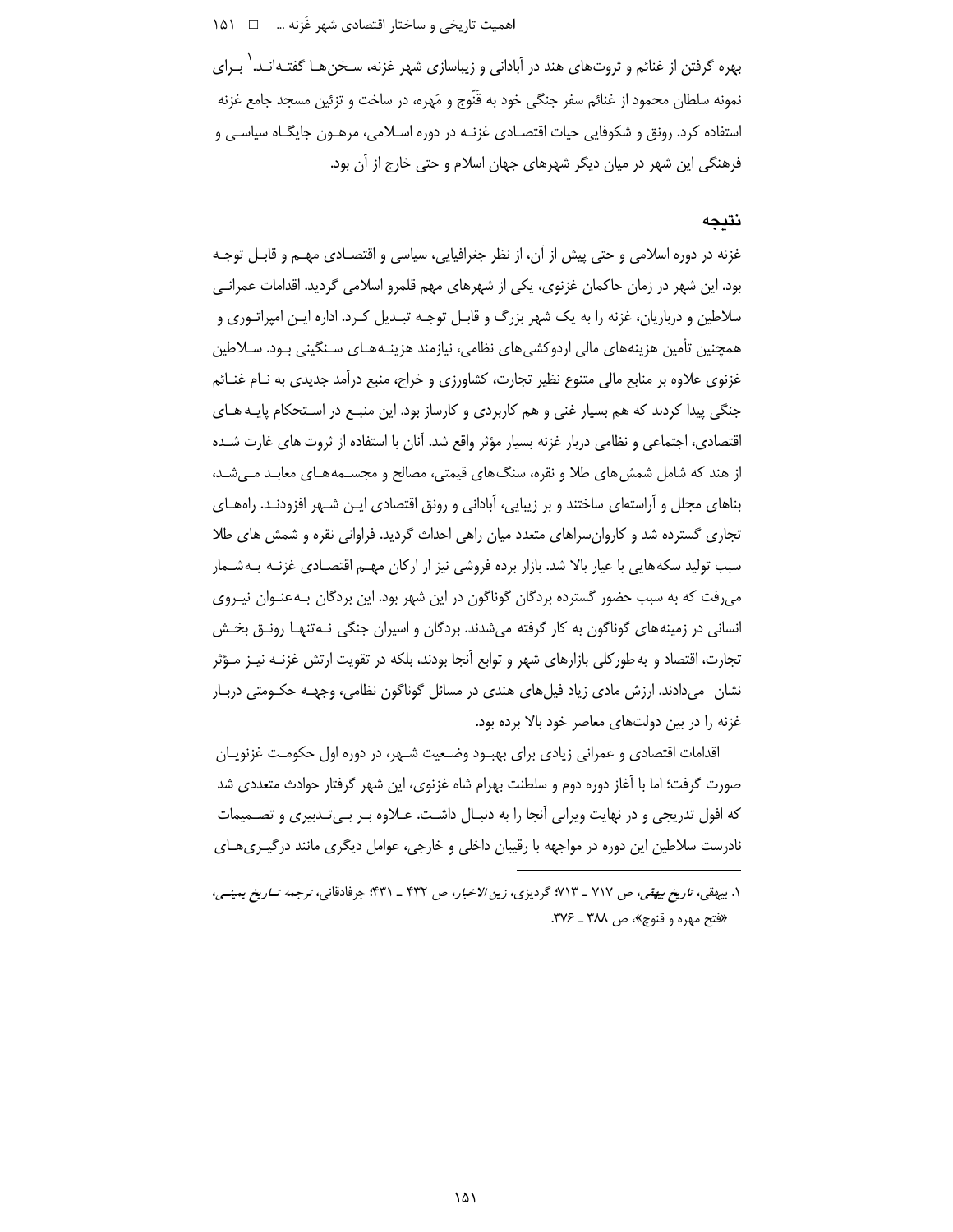۱۵۲ هـ المسلم علمي ـ پژوهشي تاريخ فرهنگ و تمدن اسلامي، س ۵، پاييز ۹۳، شماره ۱۶

شاهزادگان برای کسب تاج و تخت، حملات پی در پی غوریان به ویژه سلطان علاءالدین در ۵۴۵ ق، ضعف سیاسبی و نظـامی حکومـت غزنویـان در ایـن دوره و انتقـال پایتخـت بـه لاهـور و حمـلات خوارزمشاهیان و مغولان از عوامل اساسی افول شهر غزنه بهشمار می روند.

شهر غزنه در روزگار حکومت غوریـان یعنـی از نیمـه قـرن ششـم هجـری در اثـر جنـگ۱هـا و أتش سوزي ها تخريب و ويران و به متروكهاي تبديل شـد و قصـرهاي باشـكوه أنجـا از ميـان رفـت. بهطوری که به گفته باستان شناسان، امروزه تعیین دقیق جای آنها بسیار دشوار است.

## منابع و مآخذ

- ۱. آبلینسکی، الکسـاندر مـارکوویچ، *خراســان و مــاوراء النهـر*، ترجمـه پرویـز ورجاونـد، تهـران، نشر گفتار، ۱۳۶۴.
	- ٢. ابن حوقل، ابوالقاسم محمد، ص*وره الارض،* بيروت، دار مكتبة الحياة، بي¤. ۳. ادريسي، ابوعبدالله، *نزهة المشتاق،* بيروت، عالم الكتاب، ۱٤۰۹ ق.
- ٤. اصطـخـري، اسحاق بن ابراهيم بن محمد الفارسي، *مسالك و الممالك*، يسروت، دار صــادر، ٢٠٠٤ م.
- ٥. انوري، حسن، «ديوان استيفا در حكومت غزنويان و سـلجوقيان»، *فصـلنامه بررسـمي هـاي تـاريخي*، ش ٤٩، بهمن و اسفند ١٣٥٢.
- ٦. اوستا، (ونديداد، حصر سوم كتاب)ترجمه محمدعلى داعىالاسلام، حيدرآباد دكن، مطبعه صحيفه،  $.1$ ۳٥٧
	- ۷. اوشیســدری، جهــانگیر، *دانشنامــه مزدیسنا*، تــهران، نـــشر مرکـــز، ۱۳۷۱.
	- ۸ بارتولد، واسیلــی ولادیمیرویچ، *ترکستاننامــــه*، ترجمه کریم کــشاورز، بنیاد فرهنگ ایران، ۱۳۵۲.
- ۹. بارتولد، واسیلــی ولادیمیرویچ، *جغرافیای تاریخی ایــران*، ترجمـه همـایون صـنعتیزاده، بـا مقدمـه ادموند باسورث، تهران، بنیاد موقوفات دکتر محمود افشار، ۱۳۷۷.
	- ۱۰. باسورث، ادموند، *تاریخ غزنویان*، ترجمه حسن انوشه، تهران، امیرکبیر، ۱۳۸۵.
- ۱۱. بـلاذری، احمد بن يحيي، *فتــــوح البلدان*، ترجـمه آذرتاش آذرنوش، تهران، بنياد فرهنگ ايـران،  $.1151$
- ۱۲. بن ونیست، امــیل، «نام شهر غزنه»، *مجله آریانا*، ترجمه احمد نعیمی، آریانا، ش ۲۶، جدی ۱۳۲۳.
- ۱۳. بويل، جي.آ، *تاريخ ايران كمبريج (از آمدن سلجوقيان تا فروپاشي دولت ايلخانان)*، ترجمه حسن انوشه، تھران، امبر کسر، ۱۳۸۷.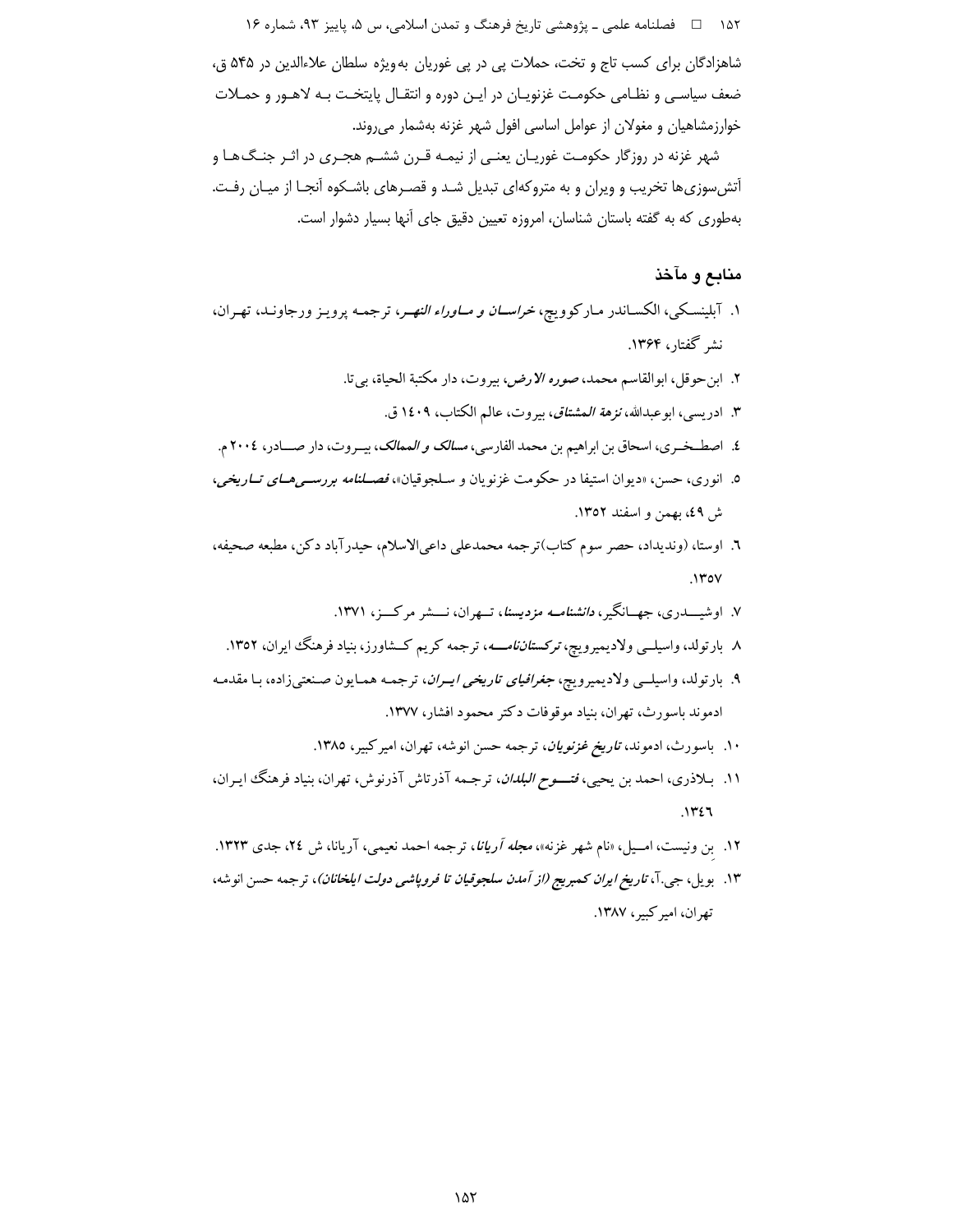اهميت تاريخي و ساختار اقتصادي شهر غَزنه ... □ ٦۵٣

- ١٤. بيروني، ابوريحان محمد بن احمد، *التفهيم لِأوائل صناعه التَنجيم*، بـا مقدمـه جـلالالـــدين همـايي، تھران، بابک، ١٣٦٢.
- - ۱٦. بیهقــی، ابوالفضــل، *تاریــــخ بیهقــــی*، به کوشش علیاکبر فیاض، هــرمـــس، ۱۳۸۷.
		-
- ۱۸. ثعالبی، ابومنصور عبدالملک بن محمد بن اسماعیل، *لطائف المعــارف*، ترجمـه علــىاكبـر شــهابى خراسانی، مشهد، آستــان قدس، ١٣٦٨.
- ۱۹. جُرْفادِقانی، ابوالشرف ناصح بن زفـر، *ترجمه تاریخ یمینی*، تحقیـق جعفـر شـعار، تهـران، علمــی و فرهنگی، ۱۳۷٤.
- ۲۰. جوزجانی، منهاج الدین سراج، *طبقات ناصری*، تحقیق و تعلیقات عبدالحی حبیبی، تهـران، دنیـای كتاب، ١٣٦٣.
	- ۲۱. جیسلانی جسلالی، غسلام، *غزنسه و غزنویسان*، کابسل -افغانستسان، بیهقسی، ۱۳۵۱.
- ٢٢. جيهاني، ابوالقاسم، *اشكال العالم*، ترجمه على بن عبدالسلام، به اهتمـام فيـروز منصـوري، مشـهد، آستان قدس، ١٣٦٨.
- ۲۳. حبیبی، عبـدالحی، *پَنَبـتــو و لویــــکان غزنــــ*ه، نشـریات انجمـن تـاریخ، کابـل، پـوهنتی مطبعـه،  $\sqrt{2}$ 
	- ۲٤. حبیبی، عبدالحی، *تاریــخ افغــانستــان بعد از اســلام*، تهــران، دنیـــای کتـــاب، ۱۳٦۷.
		-
	- ۲٦. حتی خوری، فیلیپ، *تاریخ عرب*، ترجمه ابوالقاسم پاینده، تهران، علمـی و فرهنگـی، ۱۳۸۰.
- ۲۷. حسینی کازرونی، احمـد، *پژوهشمی در اعلام تاریخی و جغرافیایی تاریخ بیهقی*، تهـران، فرهنگــی آيات، ١٣٧٤.
- ۲۸. حصاریان، عبدالباقی «غزنین، رونق و شکوه آن در عهد سلاطین غزنوی»، *مجلــه علمــی تحقیقــی* پ*وهنتون کابل، دوره دوم، سال اول، شماره ۱، ماه قوس، ۱۳۸۷.*
- ۲۹. دلبری، شهربانو، «نقش اقتصادی سیستان در قرون نخسـتین اسـلامی»، *فصـلنامه تخصصـی فقــه* و ت*اریخ تمدن*، ش ۲۱، پاییز ۱۳۸۸، ص ٤٨ ـ ٤٧.
- ۳۰. دهخدا، علیاکبر، *لغتنامه*، زیرنظر دکتـر محمـد معـین و سـید جعفرشـهیدی، تهـران، انتشـارات دانشگاه تهران، ۱۳۷۷.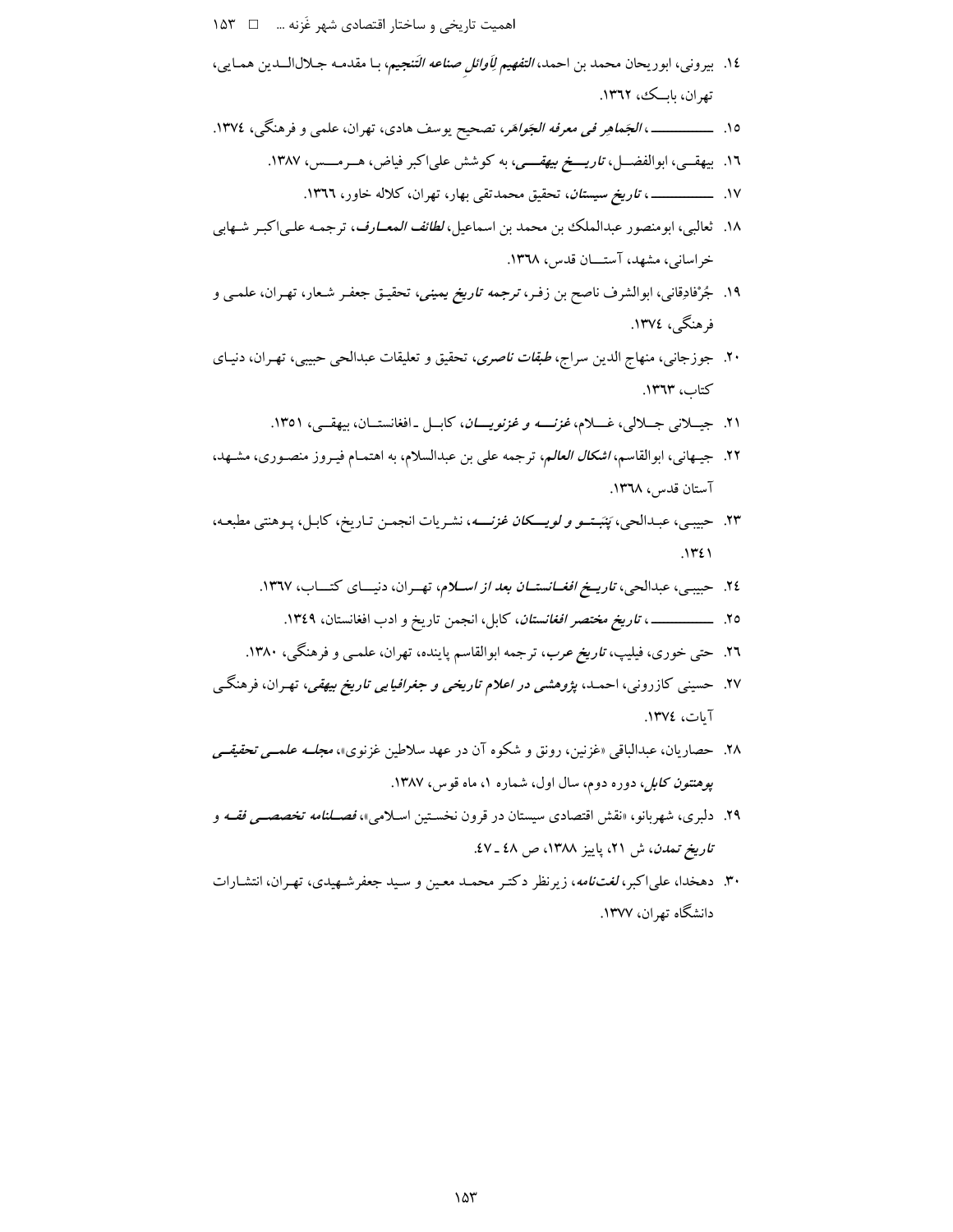- ۱۵۴ هـ استفعاده علمي ـ پژوهشي تاريخ فرهنگ و تمدن اسلامي، س ۵، پاييز ۹۳، شماره ۱۶
	- ۳۱. رضی، هاشم، *آیین مهر (میترائیسم)*، تهران، بهجت، ۱۳۷۱.
- ٣٢. سمعاني، ابوسعيد عبدالكريم بن محمد بن منصور، *الأنساب*، مقدمه و تعليق عبدالله عُمر البـارودي. بيروت \_ لبنان، دار الفكر، ١٤١٩ ق / ١٩٩٨ م.
	- ۳۳. سنایی غزنوی، مجدود بن آدم، *حدیقه الحقیقه*، تصحیح مدرس رضوی، تهران، بیiا، ۱۳۲۹.
		- ۳٤. صدیقی، محمدعثمان، جغر*افیای تاریخی شهرهای آریانا*، کابل، امیری، ۱۳۸۵.
- ٣٥. طبري، محمد بن جرير، ت*اريخ الطبـري*، تحقيـق محمدابوالفضـل ابـراهيم، بيـروت ـ لبنـان، روائـع التراث العربي، بي تا.
- ٣٦. طوسی، محمد بن محمود بن احمد، *عجایبنامه*، به کوشش منوچهر ستوده، تهران، بنگاه ترجمه و نشر كتاب، ١٣٤٥.
- ۳۷. عنصـري، حسن بن احمد، *ديوان اشعار*، به كوشش محمد دبيرسياقـي، تهــران، اميـر كبيـر، ۱۳٦۳.
- ۳۸. فتوحی، محمود و علیاصغر محمدخانی، *شوریدهای در غزنه (اندیشهها و آثــار حکــیم ســنایی)*، تهران، سخن، ١٣٨٥.
- ۳۹. فخرمدبر، محمد بن منصور بن سعید، *آداب الحَرب والشجاعه*، به کوشش احمـد سـهیلمی، تهـران، اقبال، ١٣٤٦.
	- ۰£. فرخی، علی بن جولوغ، *دیــوان اشعــار*، به کوشش محمددبیر سیاقی، تهران، زوار، ۱۳٤۹.
		- ٤١. فروزاني، ابوالقاسم، *غزنويان از پيدايش تا فروپاشي، تهر*ان، سمت، ١٣٨٧.
	- ٤٢. قبادیانی، ناصرخسرو، *سفرنامــــه*، تصحیح محمــد دبیر سیـــاقی، تهـــران، زوار، ١٣٣٥.
- ٤٣. قمي، حسن بن محمد حسن، ت*اريخ قم*، ترجمه حسن بـن علـي قمـي، تصـحيح سـيد جـلالالـدين تهراني، تهران ـ توس، ١٣٦١.
- £2. کیانی، محمدیوسف و ولفرام کلاریس، *فهرست کاروان سراهای ایران*، ج ۱، تهران، سازمان ملـی حفاظت از آثار باستانی ایران، ١٣٦٣.
- ۰.0 گردیزی، عبدالحی بن ضحاک بن محمود، *تاریخ گردیــزی*، تصـحیح عبـدالحی حبیبـی، تهـران، دنیای کتاب، ١٣٦٣.
- ٤٦. لسترنج، گي، جغرافياي تـاريخي سـرزمينهـاي خلافت شـرقي، ترجمـه محمـود عرفـان، تهـران، انتشارات علمی و فرهنگی، ۱۳۸٦.
- ٤٧. ماركوارت، يوزف، *ايرانشهر بر مبناى جغرافياى موسى خورنى*، ترجمه مريم ميراحمـدى، تهـران، اطلاعات، ١٣٧٣.